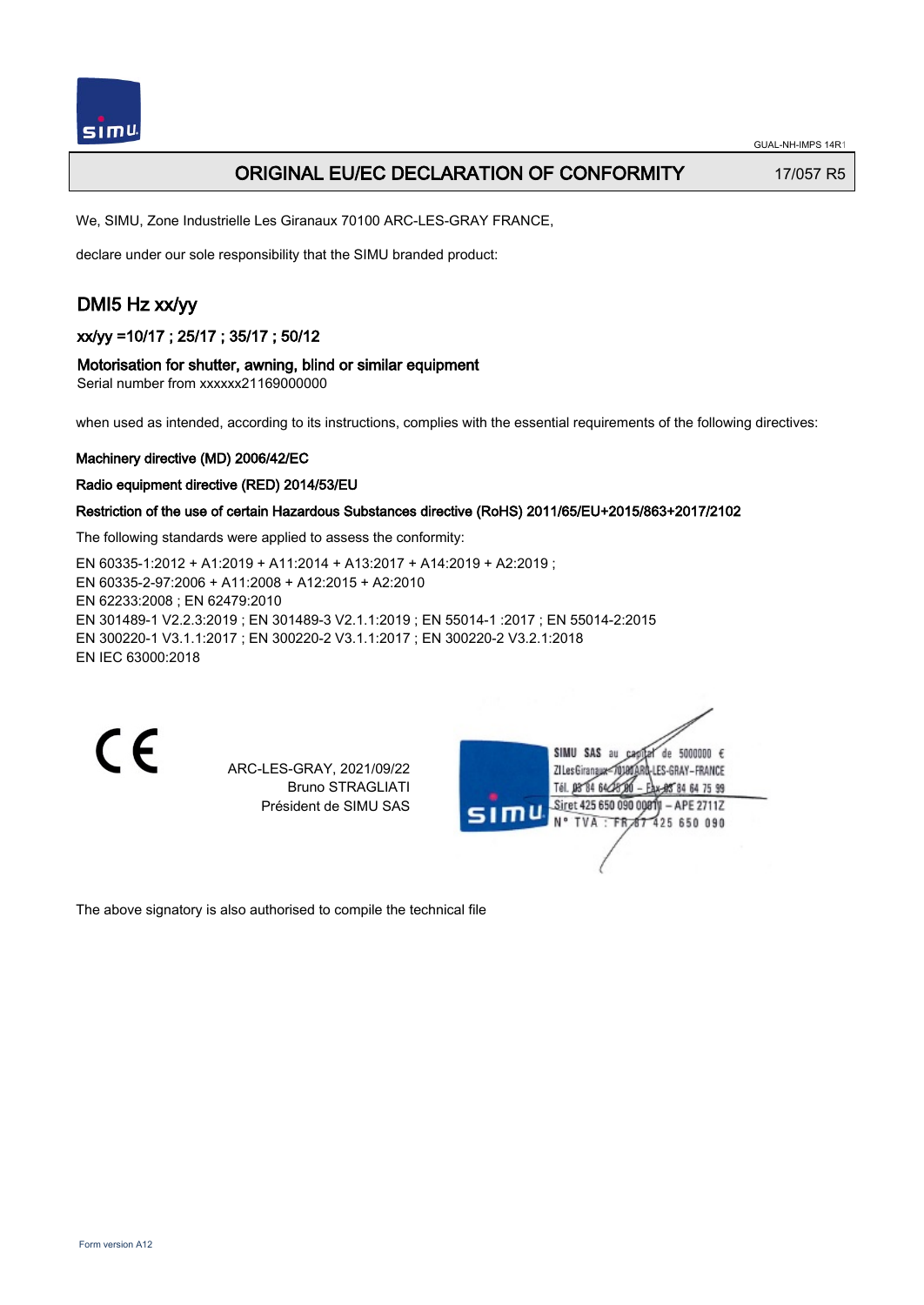

# ORIGINAL EU/EC DECLARATION OF CONFORMITY DECLARATION EU/CE DE CONFORMITE ORIGINALE

17/057 R5

We, SIMU, Zone Industrielle Les Giranaux 70100 ARC-LES-GRAY FRANCE, Nous,

declare under our sole responsibility that the SIMU branded product: declarons sous notre seule responsabilité que le produit de marque SIMU

# DMI5 Hz xx/yy

## xx/yy =10/17 ; 25/17 ; 35/17 ; 50/12

### Motorisation for shutter, awning, blind or similar equipment

Motorisation de volet, store, rideau ou équipement similaire

Serial number from xxxxxx21169000000 Numéro de série à partir de

when used as intended, according to its instructions, complies with the essential requirements of the following directives: utilisé, selon l'usage prévu, comme décrit dans son manuel d'utilisation, est conforme aux exigences essentielles des directives suivantes

### Machinery directive (MD) 2006/42/EC

Directive Machine 2006/42/EC

### Radio equipment directive (RED) 2014/53/EU

Directive sur les équipements radio 2014/53/EU

### Restriction of the use of certain Hazardous Substances directive (RoHS) 2011/65/EU+2015/863+2017/2102

Directive RoHS 2011/65/EU+2015/863+2017/2102

The following standards were applied to assess the conformity: Les normes de référence suivantes ont été appliquées pour évaluer la conformité

EN 60335‑1:2012 + A1:2019 + A11:2014 + A13:2017 + A14:2019 + A2:2019 ; EN 60335‑2‑97:2006 + A11:2008 + A12:2015 + A2:2010 EN 62233:2008 ; EN 62479:2010 EN 301489‑1 V2.2.3:2019 ; EN 301489‑3 V2.1.1:2019 ; EN 55014‑1 :2017 ; EN 55014‑2:2015 EN 300220‑1 V3.1.1:2017 ; EN 300220‑2 V3.1.1:2017 ; EN 300220‑2 V3.2.1:2018 EN IEC 63000:2018

 $\epsilon$ 

ARC-LES-GRAY, 2021/09/22 Bruno STRAGLIATI Président de SIMU SAS



The above signatory is also authorised to compile the technical file

La personne signataire ci-dessus est aussi celle autorisée à constituer le dossier technique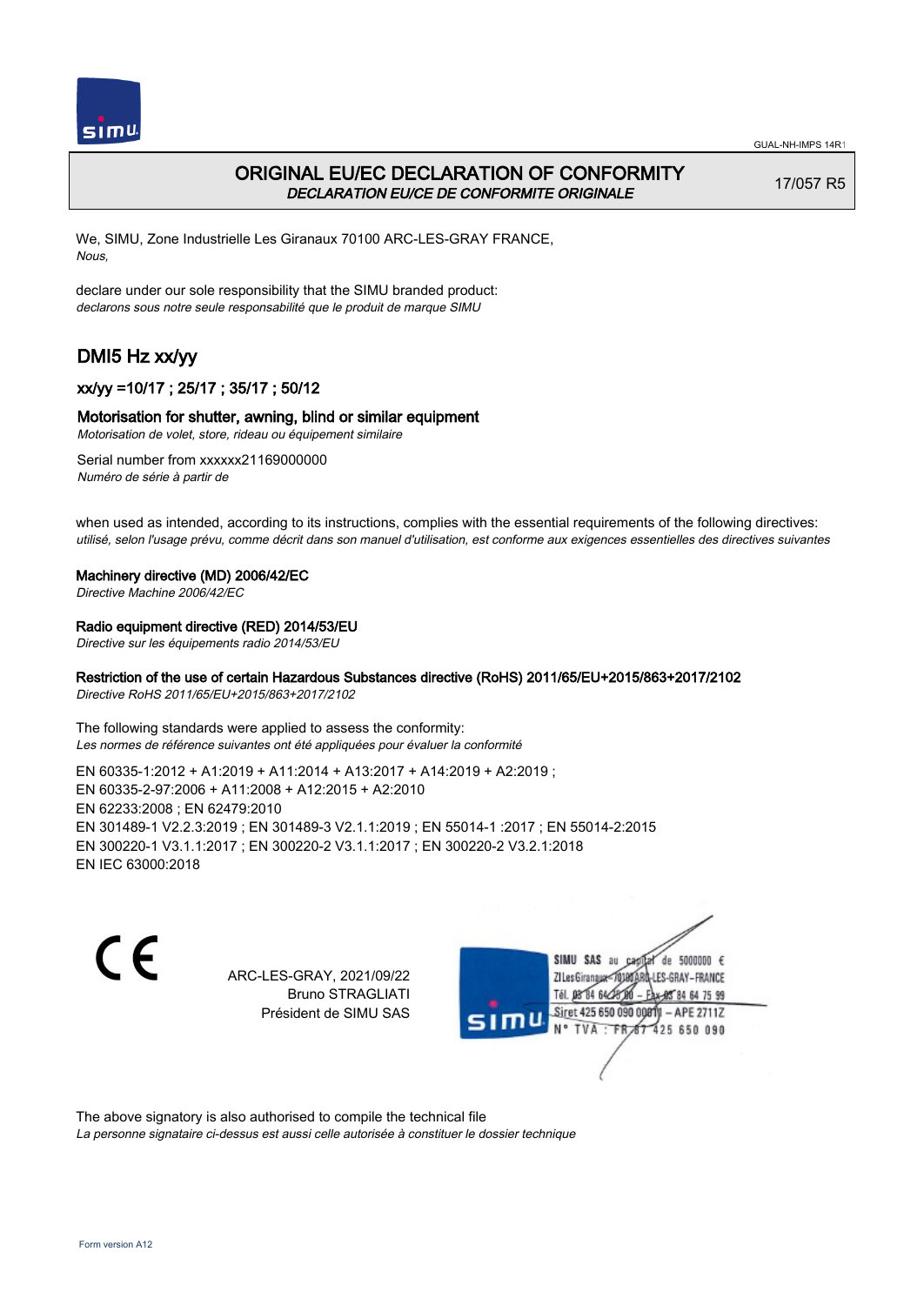

# ORIGINAL EU/EC DECLARATION OF CONFORMITY ORIGINAL EU/EG-KONFORMITÄTSERKLÄRUNG

17/057 R5

We, SIMU, Zone Industrielle Les Giranaux 70100 ARC-LES-GRAY FRANCE, Wir,

declare under our sole responsibility that the SIMU branded product: erklären unter unserer alleinigen Verantwortung, dass das mit der Marke SIMU versehene Produkt

# DMI5 Hz xx/yy

## xx/yy =10/17 ; 25/17 ; 35/17 ; 50/12

### Motorisation for shutter, awning, blind or similar equipment

Motorisierung für Abschlüsse or ähnliche Ausrüstung

Serial number from xxxxxx21169000000 Seriennummer ab

when used as intended, according to its instructions, complies with the essential requirements of the following directives: den einschlägigen Bestimmungen der folgenden Richtlinien entspricht, wenn es nach den Anweisungen des Herstellers bestimmungsgemäß verwendet wird

### Machinery directive (MD) 2006/42/EC

Maschinenrichtlinie 2006/42/EC

### Radio equipment directive (RED) 2014/53/EU

Funkanlagen-Richtlinie 2014/53/EU

### Restriction of the use of certain Hazardous Substances directive (RoHS) 2011/65/EU+2015/863+2017/2102

RoHS-Richtlinie 2011/65/EU+2015/863+2017/2102

The following standards were applied to assess the conformity: Die Konformität wird durch die Einhaltung folgender Normen nachgewiesen

EN 60335‑1:2012 + A1:2019 + A11:2014 + A13:2017 + A14:2019 + A2:2019 ; EN 60335‑2‑97:2006 + A11:2008 + A12:2015 + A2:2010 EN 62233:2008 ; EN 62479:2010 EN 301489‑1 V2.2.3:2019 ; EN 301489‑3 V2.1.1:2019 ; EN 55014‑1 :2017 ; EN 55014‑2:2015 EN 300220‑1 V3.1.1:2017 ; EN 300220‑2 V3.1.1:2017 ; EN 300220‑2 V3.2.1:2018 EN IEC 63000:2018

C E

ARC-LES-GRAY, 2021/09/22 Bruno STRAGLIATI Président de SIMU SAS

SIMU SAS au de 5000000  $\epsilon$ ZI Les Giranaux-70180 LES-GRAY-FRANCE Tél. 08 84 64 24 64 75 99 Siret 425 650 090 0081) - APE 2711Z 425 650 090 **TVA:FR** 

The above signatory is also authorised to compile the technical file

Die oben genannte Person ist auch bevollmächtigt, die relevanten technischen Unterlagen zusammenzustellen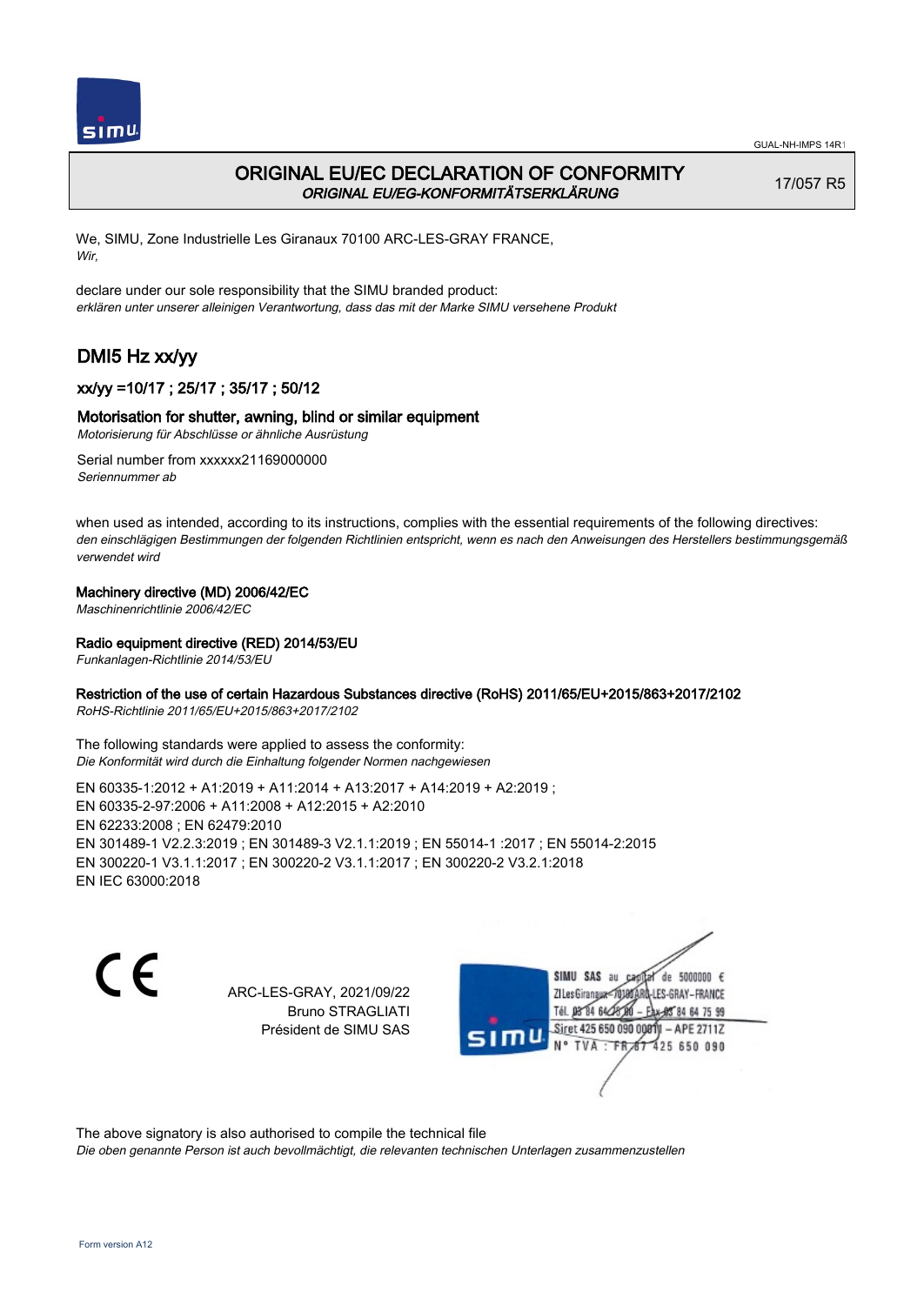



# ORIGINAL EU/EC DECLARATION OF CONFORMITY DECLARACIÓN UE/CE DE CONFORMIDAD ORIGINAL

17/057 R5

We, SIMU, Zone Industrielle Les Giranaux 70100 ARC-LES-GRAY FRANCE, Nosotros,

declare under our sole responsibility that the SIMU branded product: declaramos bajo nuestra única responsabilidad, que los productos de la marca SIMU

# DMI5 Hz xx/yy

## xx/yy =10/17 ; 25/17 ; 35/17 ; 50/12

### Motorisation for shutter, awning, blind or similar equipment

Motorización de persiana, toldo, cortina o equipos similares

Serial number from xxxxxx21169000000 número de serie a partir de

when used as intended, according to its instructions, complies with the essential requirements of the following directives: cuando se utilizan según el uso previsto, de conformidad con sus instrucciones, cumplen con los requisitos esenciales de las siguientes directivas

### Machinery directive (MD) 2006/42/EC

Directiva "Máquinas" 2006/42/EC

### Radio equipment directive (RED) 2014/53/EU

Directiva equipos radioeléctricos 2014/53/EU

### Restriction of the use of certain Hazardous Substances directive (RoHS) 2011/65/EU+2015/863+2017/2102

Directiva RoHS 2011/65/EU+2015/863+2017/2102

The following standards were applied to assess the conformity: Las siguientes normas de referencia han sido aplicadas para evaluar la conformidad

EN 60335‑1:2012 + A1:2019 + A11:2014 + A13:2017 + A14:2019 + A2:2019 ; EN 60335‑2‑97:2006 + A11:2008 + A12:2015 + A2:2010 EN 62233:2008 ; EN 62479:2010 EN 301489‑1 V2.2.3:2019 ; EN 301489‑3 V2.1.1:2019 ; EN 55014‑1 :2017 ; EN 55014‑2:2015 EN 300220‑1 V3.1.1:2017 ; EN 300220‑2 V3.1.1:2017 ; EN 300220‑2 V3.2.1:2018 EN IEC 63000:2018

C E

ARC-LES-GRAY, 2021/09/22 Bruno STRAGLIATI Président de SIMU SAS

SIMU SAS au de 5000000  $\epsilon$ ZI Les Girangux 10180 LES-GRAY-FRANCE Tél. 08 84 64 24 64 75 99 Siret 425 650 090 008TV - APE 2711Z 425 650 090 TVA: FR

The above signatory is also authorised to compile the technical file

el firmante, anteriormente mencionado tambien esta facultado para elaborar el expediente tecnico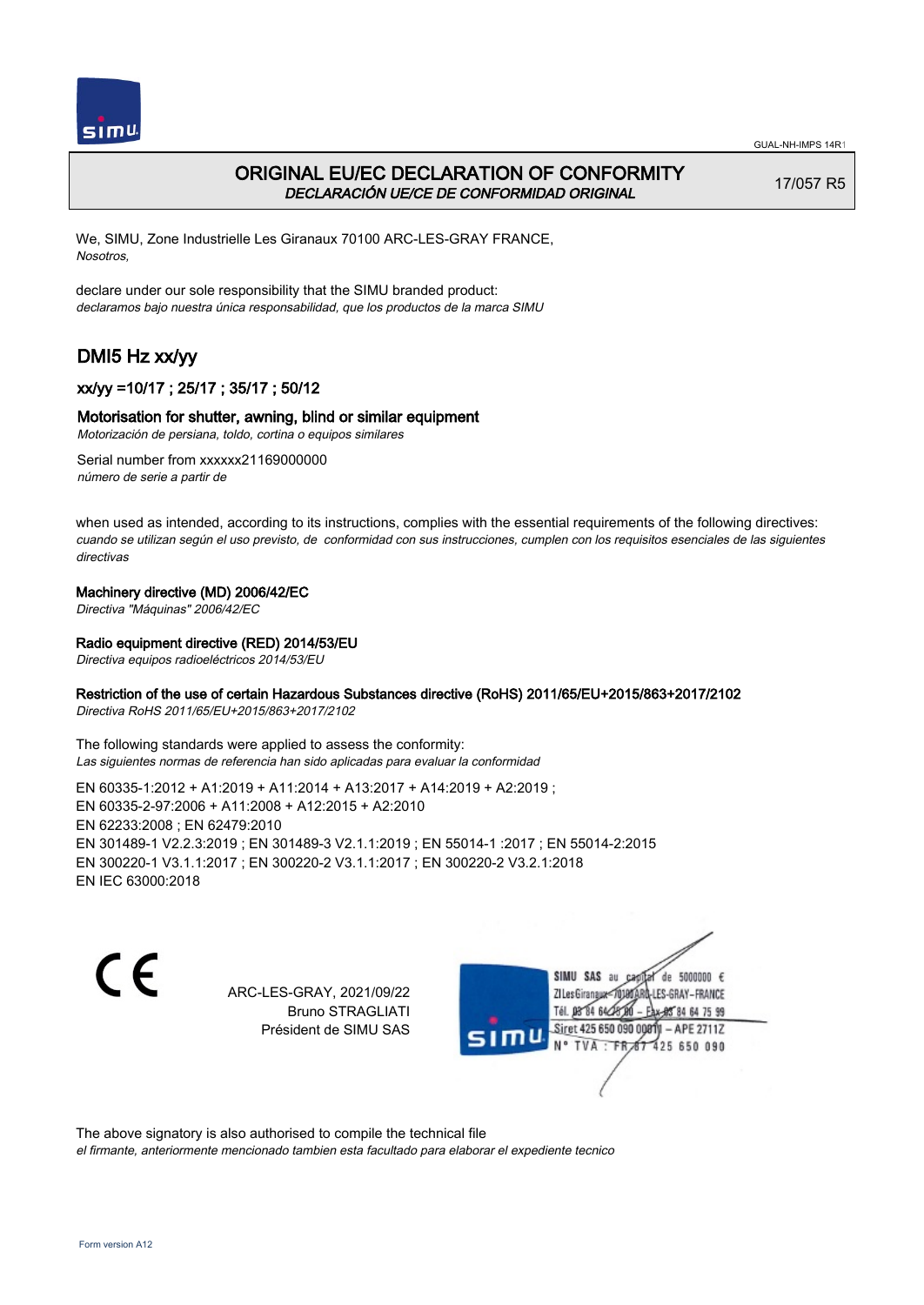

## ORIGINAL EU/EC DECLARATION OF CONFORMITY DICHIARAZIONE DI CONFORMITÀ UE/CE ORIGINALE

17/057 R5

We, SIMU, Zone Industrielle Les Giranaux 70100 ARC-LES-GRAY FRANCE, Noi,

declare under our sole responsibility that the SIMU branded product: dichiariamo sotto la nostra esclusiva responsabilità che l'appareccho di marca SIMU

# DMI5 Hz xx/yy

## xx/yy =10/17 ; 25/17 ; 35/17 ; 50/12

### Motorisation for shutter, awning, blind or similar equipment

Motorizzazione di tapparella, persiana, tenda o apparecchiatura similare

Serial number from xxxxxx21169000000 Numero di serie a partire da

when used as intended, according to its instructions, complies with the essential requirements of the following directives: se utilizzato secondo l'uso previsto, come descritto nel suo manuale d'istruzioni, è conforme ai requisiti essenziali delle seguenti Direttive

#### Machinery directive (MD) 2006/42/EC

Direttiva Macchine 2006/42/EC

### Radio equipment directive (RED) 2014/53/EU

Direttiva apparecchiature radio 2014/53/EU

### Restriction of the use of certain Hazardous Substances directive (RoHS) 2011/65/EU+2015/863+2017/2102

Direttiva RoHS 2011/65/EU+2015/863+2017/2102

The following standards were applied to assess the conformity: I seguenti standard di riferimento sono stati applicati per ottenere la conformità

EN 60335‑1:2012 + A1:2019 + A11:2014 + A13:2017 + A14:2019 + A2:2019 ; EN 60335‑2‑97:2006 + A11:2008 + A12:2015 + A2:2010 EN 62233:2008 ; EN 62479:2010 EN 301489‑1 V2.2.3:2019 ; EN 301489‑3 V2.1.1:2019 ; EN 55014‑1 :2017 ; EN 55014‑2:2015 EN 300220‑1 V3.1.1:2017 ; EN 300220‑2 V3.1.1:2017 ; EN 300220‑2 V3.2.1:2018 EN IEC 63000:2018

 $\epsilon$ 

ARC-LES-GRAY, 2021/09/22 Bruno STRAGLIATI Président de SIMU SAS



The above signatory is also authorised to compile the technical file Il firmatario è inoltre autorizzato a costituire il fascicolo tecnico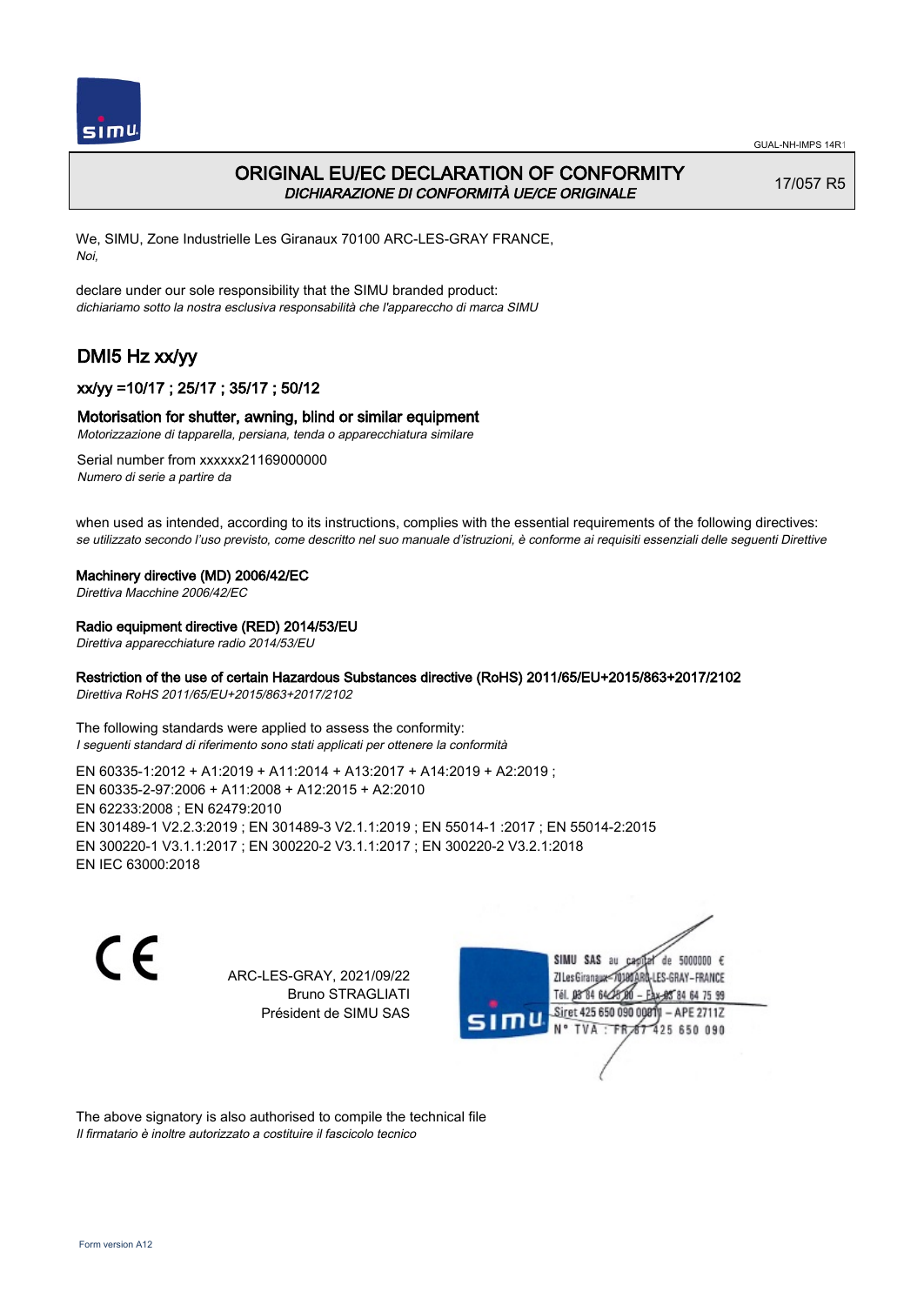

# ORIGINAL EU/EC DECLARATION OF CONFORMITY ОРИГИНАЛНА EU/EC ДЕКЛАРАЦИЯ ЗА СЪОТВЕТСТВИЕ

17/057 R5

We, SIMU, Zone Industrielle Les Giranaux 70100 ARC-LES-GRAY FRANCE, Ние,

declare under our sole responsibility that the SIMU branded product: декларираме на своя лична отговорност, че продукт с търговска марка SIMU

# DMI5 Hz xx/yy

## xx/yy =10/17 ; 25/17 ; 35/17 ; 50/12

### Motorisation for shutter, awning, blind or similar equipment

Моторизация за ролетни щори, сенници или други подобни засенчващи изделия

Serial number from xxxxxx21169000000 сериен номер от

when used as intended, according to its instructions, complies with the essential requirements of the following directives: когато се използва съобразно предназначението си и в съответствие с инструкциите е в съответствие с основните изисквания на следните директиви

### Machinery directive (MD) 2006/42/EC

Машинна директива 2006/42/EC

### Radio equipment directive (RED) 2014/53/EU

Директива за радио оборудване 2014/53/EU

### Restriction of the use of certain Hazardous Substances directive (RoHS) 2011/65/EU+2015/863+2017/2102

RoHS Директива относно ограничението на употребата на определени опасни вещества в електрическото и електронното оборудване 2011/65/EU+2015/863+2017/2102

The following standards were applied to assess the conformity: Следните референтни стандарти са приложени за оценяване на съответствието

EN 60335‑1:2012 + A1:2019 + A11:2014 + A13:2017 + A14:2019 + A2:2019 ; EN 60335‑2‑97:2006 + A11:2008 + A12:2015 + A2:2010 EN 62233:2008 ; EN 62479:2010 EN 301489‑1 V2.2.3:2019 ; EN 301489‑3 V2.1.1:2019 ; EN 55014‑1 :2017 ; EN 55014‑2:2015 EN 300220‑1 V3.1.1:2017 ; EN 300220‑2 V3.1.1:2017 ; EN 300220‑2 V3.2.1:2018 EN IEC 63000:2018

C E

ARC-LES-GRAY, 2021/09/22 Bruno STRAGLIATI Président de SIMU SAS



The above signatory is also authorised to compile the technical file Гоеподписващия също е упълномощен да съставя техническо досие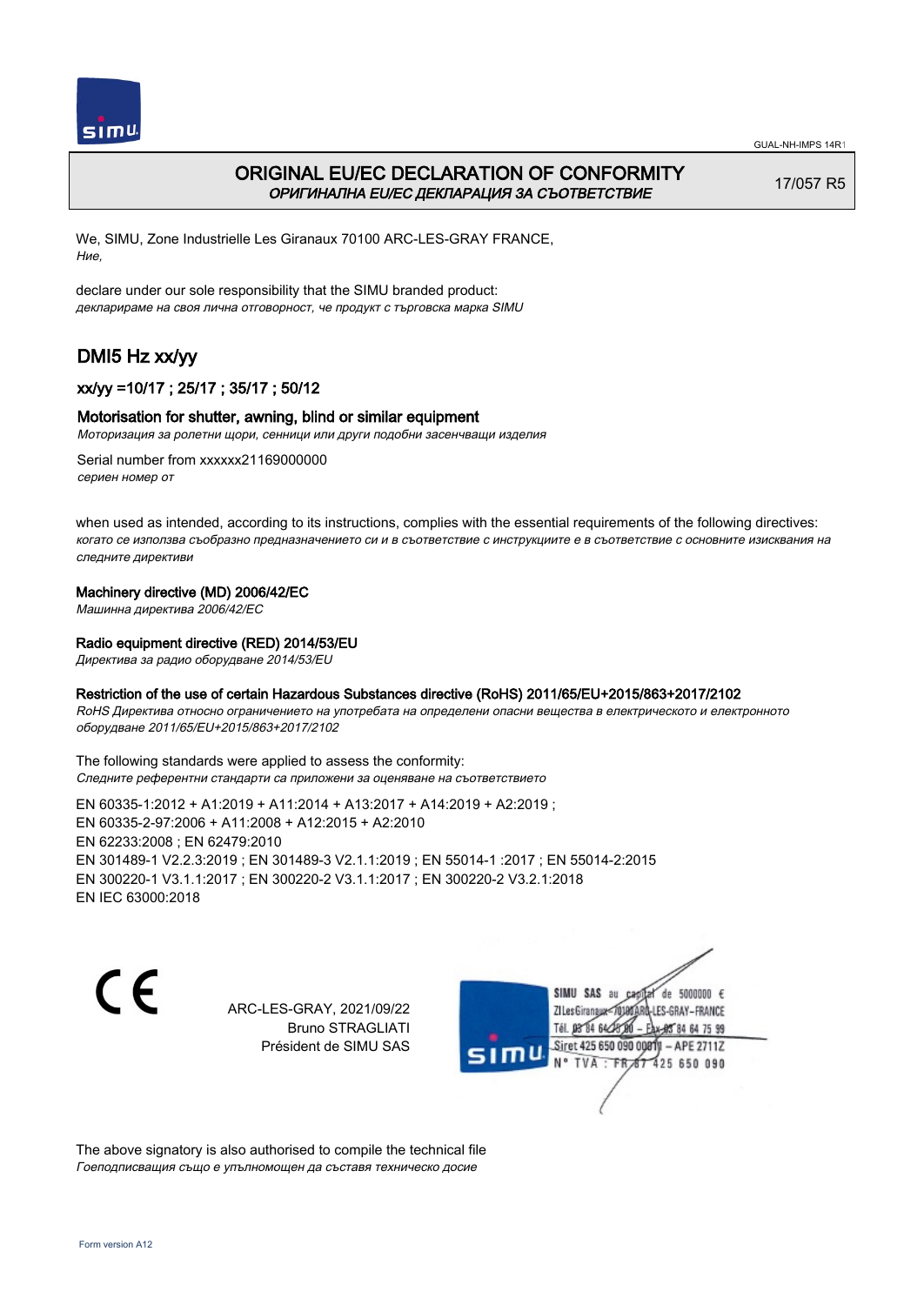

## ORIGINAL EU/EC DECLARATION OF CONFORMITY ORIGINÁLNÍ EU/ES PROHLÁŠENÍ O SHODĚ

17/057 R5

We, SIMU, Zone Industrielle Les Giranaux 70100 ARC-LES-GRAY FRANCE, My,

declare under our sole responsibility that the SIMU branded product: prohlašujeme na svou výlučnou odpovědnost, že výrobek značky SIMU

# DMI5 Hz xx/yy

## xx/yy =10/17 ; 25/17 ; 35/17 ; 50/12

### Motorisation for shutter, awning, blind or similar equipment

Pohon pro rolety, markýzy, clony nebo podobná zařízení

Serial number from xxxxxx21169000000 Sériové číslo od

when used as intended, according to its instructions, complies with the essential requirements of the following directives: pokud je používán v souladu s účelem použití a s návodem, splňuje základní požadavky těchto směrnic

#### Machinery directive (MD) 2006/42/EC

Směrnice o strojních zařízeních 2006/42/EC

#### Radio equipment directive (RED) 2014/53/EU

Směrnice o dodávání rádiových zařízení na trh 2014/53/EU

#### Restriction of the use of certain Hazardous Substances directive (RoHS) 2011/65/EU+2015/863+2017/2102

Směrnice o omezení používání některých nebezpečných látek v elektrických a elektronických zařízeních 2011/65/EU+2015/863+2017/2102

The following standards were applied to assess the conformity: Pro posouzení shody byly použity následující normy

EN 60335‑1:2012 + A1:2019 + A11:2014 + A13:2017 + A14:2019 + A2:2019 ; EN 60335‑2‑97:2006 + A11:2008 + A12:2015 + A2:2010 EN 62233:2008 ; EN 62479:2010 EN 301489‑1 V2.2.3:2019 ; EN 301489‑3 V2.1.1:2019 ; EN 55014‑1 :2017 ; EN 55014‑2:2015 EN 300220‑1 V3.1.1:2017 ; EN 300220‑2 V3.1.1:2017 ; EN 300220‑2 V3.2.1:2018 EN IEC 63000:2018

 $\epsilon$ 

ARC-LES-GRAY, 2021/09/22 Bruno STRAGLIATI Président de SIMU SAS



The above signatory is also authorised to compile the technical file Výše uvedená osoba je také osoba pověřená sestavením technické dokumentace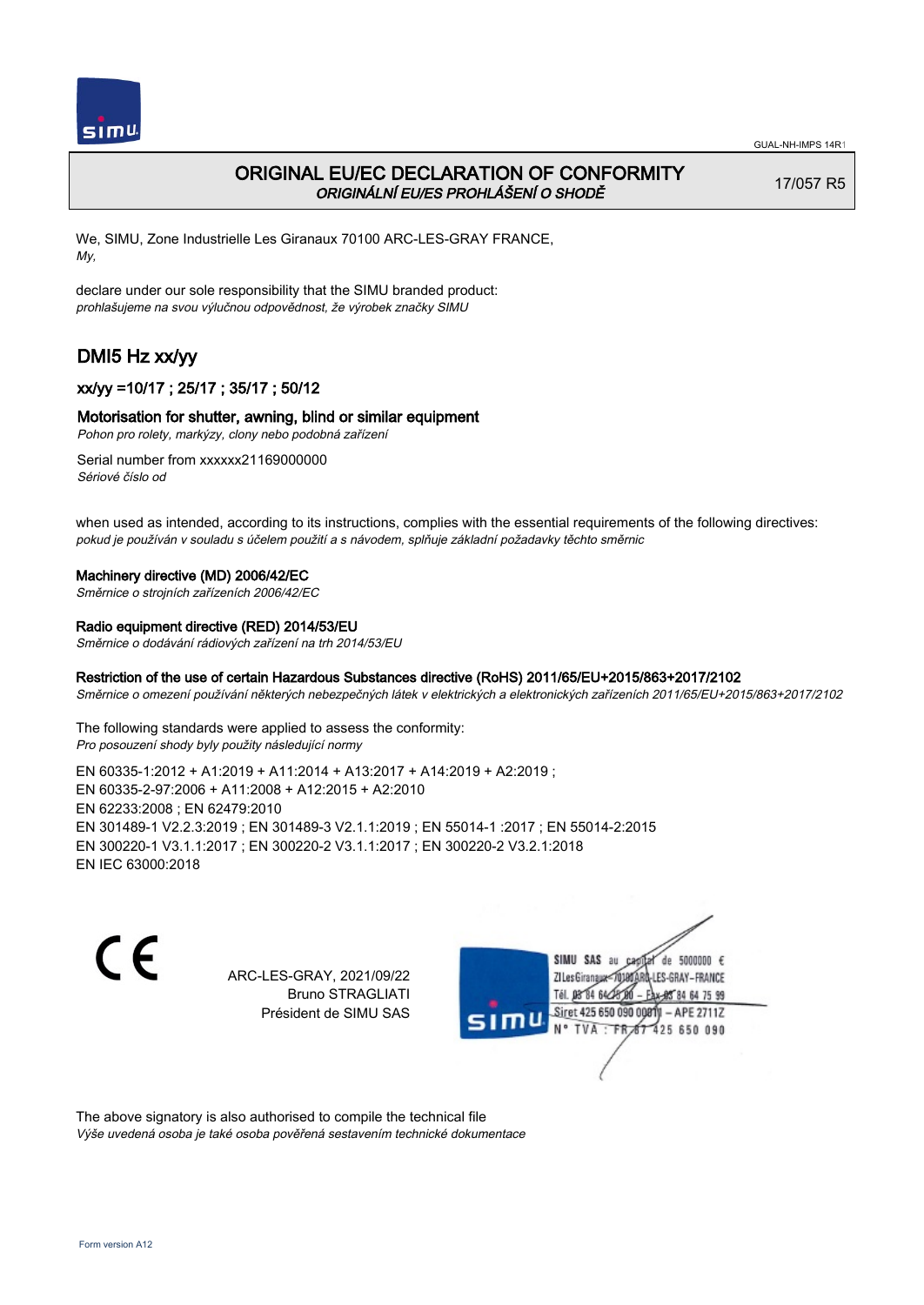

# ORIGINAL EU/EC DECLARATION OF CONFORMITY ORIGINAL EU/EF-OVERENSSTEMMELSESERKLÆRING

17/057 R5

We, SIMU, Zone Industrielle Les Giranaux 70100 ARC-LES-GRAY FRANCE, Vi,

declare under our sole responsibility that the SIMU branded product: erklærer som eneansvarlige, at SIMU mærkede produkter

# DMI5 Hz xx/yy

## xx/yy =10/17 ; 25/17 ; 35/17 ; 50/12

### Motorisation for shutter, awning, blind or similar equipment

Motorisering af gitre, markiser, persienner eller lign. udstyr

Serial number from xxxxxx21169000000 serienummer fra

when used as intended, according to its instructions, complies with the essential requirements of the following directives: når det anvendes efter hensigten, efter dennes instrukser, overholder kravene i følgende direktiver

### Machinery directive (MD) 2006/42/EC

Maskindirektivet 2006/42/EC

### Radio equipment directive (RED) 2014/53/EU

Radioudstyrsdirektivet 2014/53/EU

### Restriction of the use of certain Hazardous Substances directive (RoHS) 2011/65/EU+2015/863+2017/2102

RoHS direktiv 2011/65/EU+2015/863+2017/2102

The following standards were applied to assess the conformity: Referencestandarderne der følger blev anvendt til at vurdere overholdelsen

EN 60335‑1:2012 + A1:2019 + A11:2014 + A13:2017 + A14:2019 + A2:2019 ; EN 60335‑2‑97:2006 + A11:2008 + A12:2015 + A2:2010 EN 62233:2008 ; EN 62479:2010 EN 301489‑1 V2.2.3:2019 ; EN 301489‑3 V2.1.1:2019 ; EN 55014‑1 :2017 ; EN 55014‑2:2015 EN 300220‑1 V3.1.1:2017 ; EN 300220‑2 V3.1.1:2017 ; EN 300220‑2 V3.2.1:2018 EN IEC 63000:2018

 $\epsilon$ 

ARC-LES-GRAY, 2021/09/22 Bruno STRAGLIATI Président de SIMU SAS



The above signatory is also authorised to compile the technical file Personen nævnt ovenfor er også godkendt til at udarbejde det tekniske dossier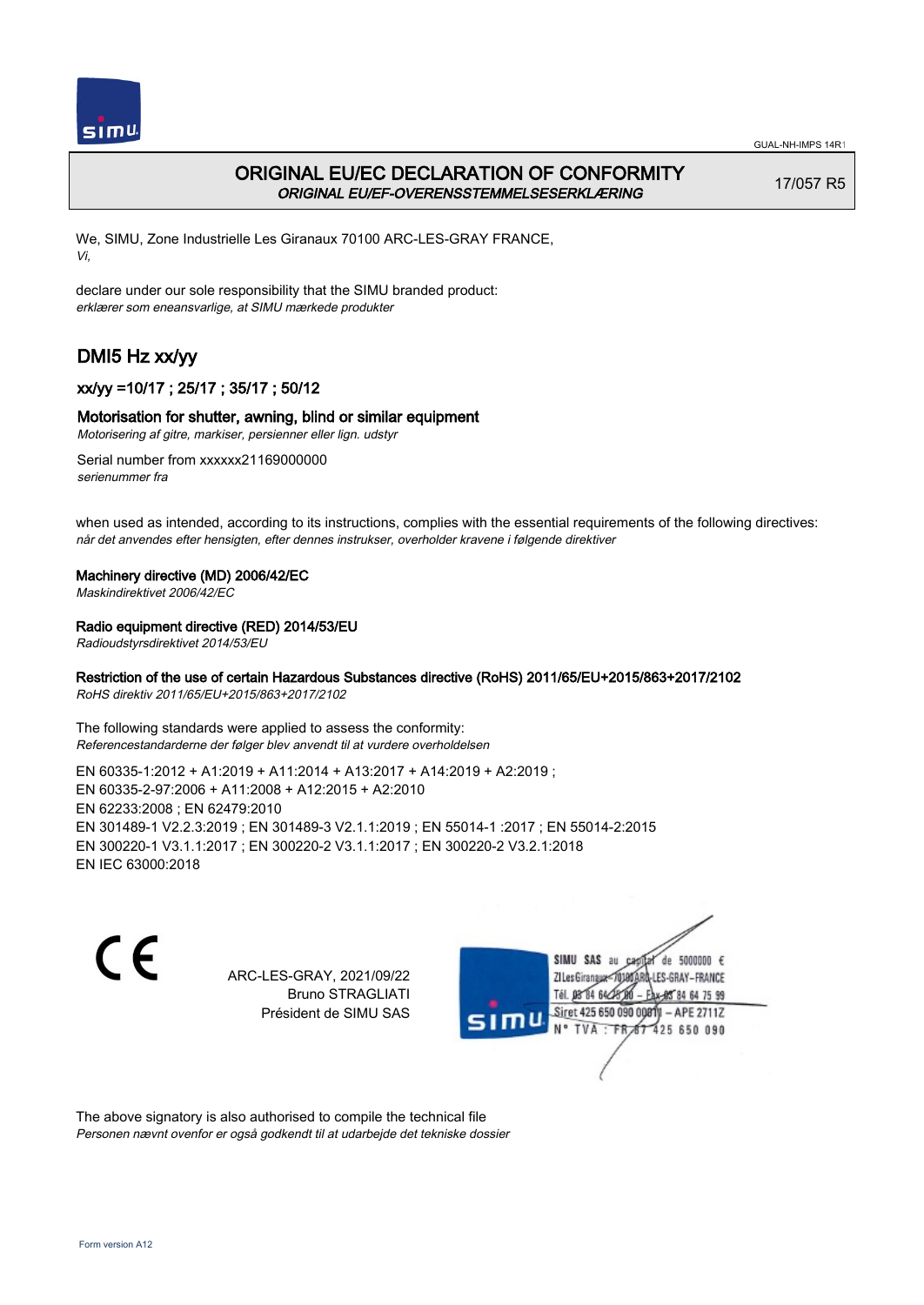

## ORIGINAL EU/EC DECLARATION OF CONFORMITY EL/EK VASTAVUSDEKLARATSIOON

17/057 R5

We, SIMU, Zone Industrielle Les Giranaux 70100 ARC-LES-GRAY FRANCE, Meie,

declare under our sole responsibility that the SIMU branded product: kinnitame kogu vastutusega, et SIMU kaubamärgiga tooted

# DMI5 Hz xx/yy

## xx/yy =10/17 ; 25/17 ; 35/17 ; 50/12

### Motorisation for shutter, awning, blind or similar equipment

Aknaluukide, varikatuste, aknakardinate või sarnaste seadmete motoriseerimine

Serial number from xxxxxx21169000000 Seerianumber alates

when used as intended, according to its instructions, complies with the essential requirements of the following directives: kui kasutatakse eesmärgipäraselt ja juhiste kohaselt, vastavad käesoleva direktiivi põhinõuetele

#### Machinery directive (MD) 2006/42/EC

Masinate direktiiv 2006/42/EC

## Radio equipment directive (RED) 2014/53/EU

Direktiiv raadioseadmete turul kättesaadavuse kohta 2014/53/EU

### Restriction of the use of certain Hazardous Substances directive (RoHS) 2011/65/EU+2015/863+2017/2102

RoHs direktiiv ohtlike ainete kasutamise piirangute kohta elektri- ja elektroonikaseadmetes 2011/65/EU+2015/863+2017/2102

The following standards were applied to assess the conformity: Vastavusdeklaratsiooni hindamiseks kasutatakse järgmisi standardeid

EN 60335‑1:2012 + A1:2019 + A11:2014 + A13:2017 + A14:2019 + A2:2019 ; EN 60335‑2‑97:2006 + A11:2008 + A12:2015 + A2:2010 EN 62233:2008 ; EN 62479:2010 EN 301489‑1 V2.2.3:2019 ; EN 301489‑3 V2.1.1:2019 ; EN 55014‑1 :2017 ; EN 55014‑2:2015 EN 300220‑1 V3.1.1:2017 ; EN 300220‑2 V3.1.1:2017 ; EN 300220‑2 V3.2.1:2018 EN IEC 63000:2018

 $\epsilon$ 

ARC-LES-GRAY, 2021/09/22 Bruno STRAGLIATI Président de SIMU SAS



The above signatory is also authorised to compile the technical file Eelpool nimetatud isik on volitatud koostama tehnilist dokumentatsiooni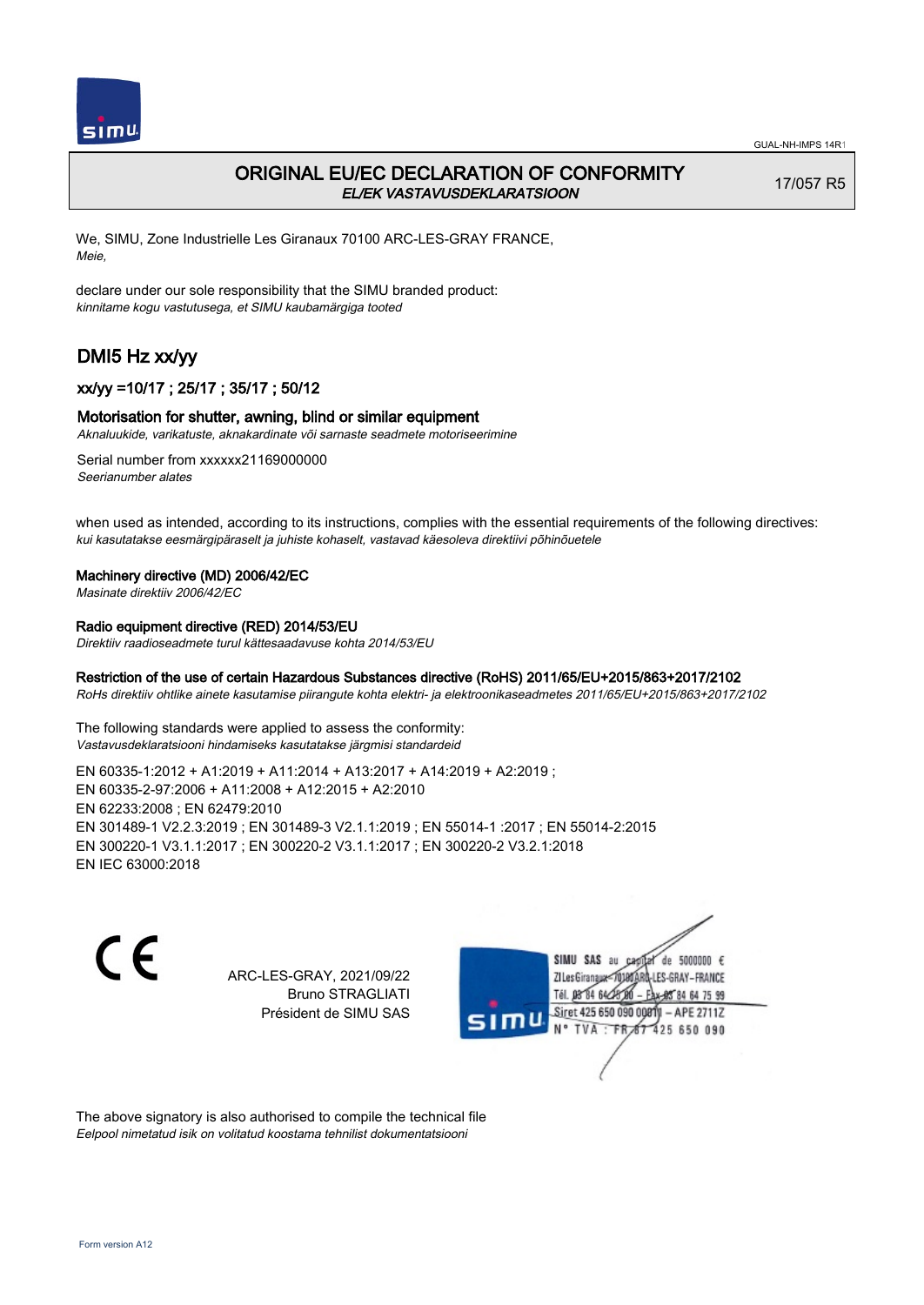

# ORIGINAL EU/EC DECLARATION OF CONFORMITY ALKUPERÄISET EU/EY-VAATIMUSTENMUKAISUUSVAKUUTUS

17/057 R5

We, SIMU, Zone Industrielle Les Giranaux 70100 ARC-LES-GRAY FRANCE, Me,

declare under our sole responsibility that the SIMU branded product: vakuutamme omalla vastuullamme, että SIMU merkkituote

# DMI5 Hz xx/yy

## xx/yy =10/17 ; 25/17 ; 35/17 ; 50/12

### Motorisation for shutter, awning, blind or similar equipment

Sälerullainten, markiisien, kaihtimien tai vastaavien motorisointi

Serial number from xxxxxx21169000000 sarjanumerot

when used as intended, according to its instructions, complies with the essential requirements of the following directives: kun käytettynä oikein ja sen ohjeiden mukaan, noudattaa seuraavien direktiivien olennaisia vaatimuksia

### Machinery directive (MD) 2006/42/EC

Konedirektiivin 2006/42/EC

### Radio equipment directive (RED) 2014/53/EU

Radiolaitteiden direktiivin 2014/53/EU

### Restriction of the use of certain Hazardous Substances directive (RoHS) 2011/65/EU+2015/863+2017/2102

RoHS direktiivin 2011/65/EU+2015/863+2017/2102

The following standards were applied to assess the conformity: Seuraavia viitestandardeja sovellettiin vaatimustenmukaisuusvakuutusta arvioitaessa

EN 60335‑1:2012 + A1:2019 + A11:2014 + A13:2017 + A14:2019 + A2:2019 ; EN 60335‑2‑97:2006 + A11:2008 + A12:2015 + A2:2010 EN 62233:2008 ; EN 62479:2010 EN 301489‑1 V2.2.3:2019 ; EN 301489‑3 V2.1.1:2019 ; EN 55014‑1 :2017 ; EN 55014‑2:2015 EN 300220‑1 V3.1.1:2017 ; EN 300220‑2 V3.1.1:2017 ; EN 300220‑2 V3.2.1:2018 EN IEC 63000:2018

 $\epsilon$ 

ARC-LES-GRAY, 2021/09/22 Bruno STRAGLIATI Président de SIMU SAS



The above signatory is also authorised to compile the technical file Yllä allekirjoittaja on myös valtuutettu kokoamaan teknisten tiedostojen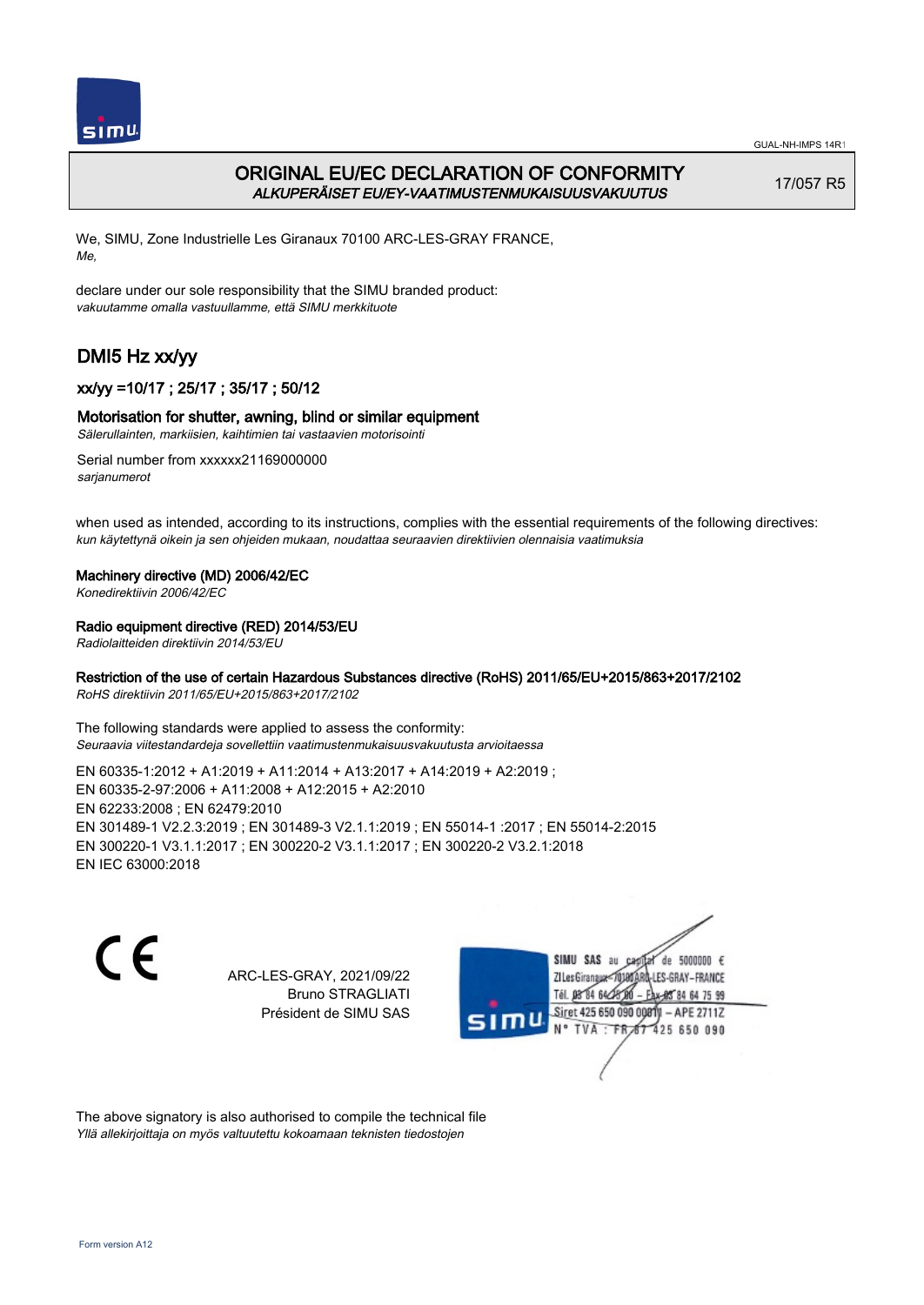

## ORIGINAL EU/EC DECLARATION OF CONFORMITY ΠΡΩΤΟΤΥΠΟ ΔΗΛΩΣΗ ΣΥΜΜΟΡΦΩΣΗΣ ΕΕ/EK

17/057 R5

We, SIMU, Zone Industrielle Les Giranaux 70100 ARC-LES-GRAY FRANCE, εμείς,

declare under our sole responsibility that the SIMU branded product: Δηλώνουμε αναλαμβάνοντας την αποκλειστική ευθύνη ότι το επώνυμο προϊόν SIMU

# DMI5 Hz xx/yy

## xx/yy =10/17 ; 25/17 ; 35/17 ; 50/12

### Motorisation for shutter, awning, blind or similar equipment

Μηχανοκίνηση για ρολα,τέντες,στόρια ή παρόμοιο εξοπλισμό

Serial number from xxxxxx21169000000 σειριακό αριθμό από

when used as intended, according to its instructions, complies with the essential requirements of the following directives: όταν χρησιμοποιείται όπως έχει προβλεφθεί, σύμφωνα με τις οδηγίες του, συμφωνεί με τις βασικές απαιτήσεις των ακόλουθων οδηγιών

### Machinery directive (MD) 2006/42/EC

Οδηγία περι μηχανικού εξοπλισμού 2006/42/EC

### Radio equipment directive (RED) 2014/53/EU

Οδηγία ραδιοεξοπλισμού 2014/53/EU

### Restriction of the use of certain Hazardous Substances directive (RoHS) 2011/65/EU+2015/863+2017/2102

Οδηγίας RoHS 2011/65/EU+2015/863+2017/2102

The following standards were applied to assess the conformity: Τα πρότυπα αναφοράς που ακολουθούν εφαρμόστηκαν με σκοπό την αξιολόγηση της συμμόρφωσης

EN 60335‑1:2012 + A1:2019 + A11:2014 + A13:2017 + A14:2019 + A2:2019 ; EN 60335‑2‑97:2006 + A11:2008 + A12:2015 + A2:2010 EN 62233:2008 ; EN 62479:2010 EN 301489‑1 V2.2.3:2019 ; EN 301489‑3 V2.1.1:2019 ; EN 55014‑1 :2017 ; EN 55014‑2:2015 EN 300220‑1 V3.1.1:2017 ; EN 300220‑2 V3.1.1:2017 ; EN 300220‑2 V3.2.1:2018 EN IEC 63000:2018

C F

ARC-LES-GRAY, 2021/09/22 Bruno STRAGLIATI Président de SIMU SAS



The above signatory is also authorised to compile the technical file

Το πρόσωπο που αναφέρεται παραπάνω είναι επίσης εξουσιοδοτημένο να καταρτίσει τον τεχνικό φάκελο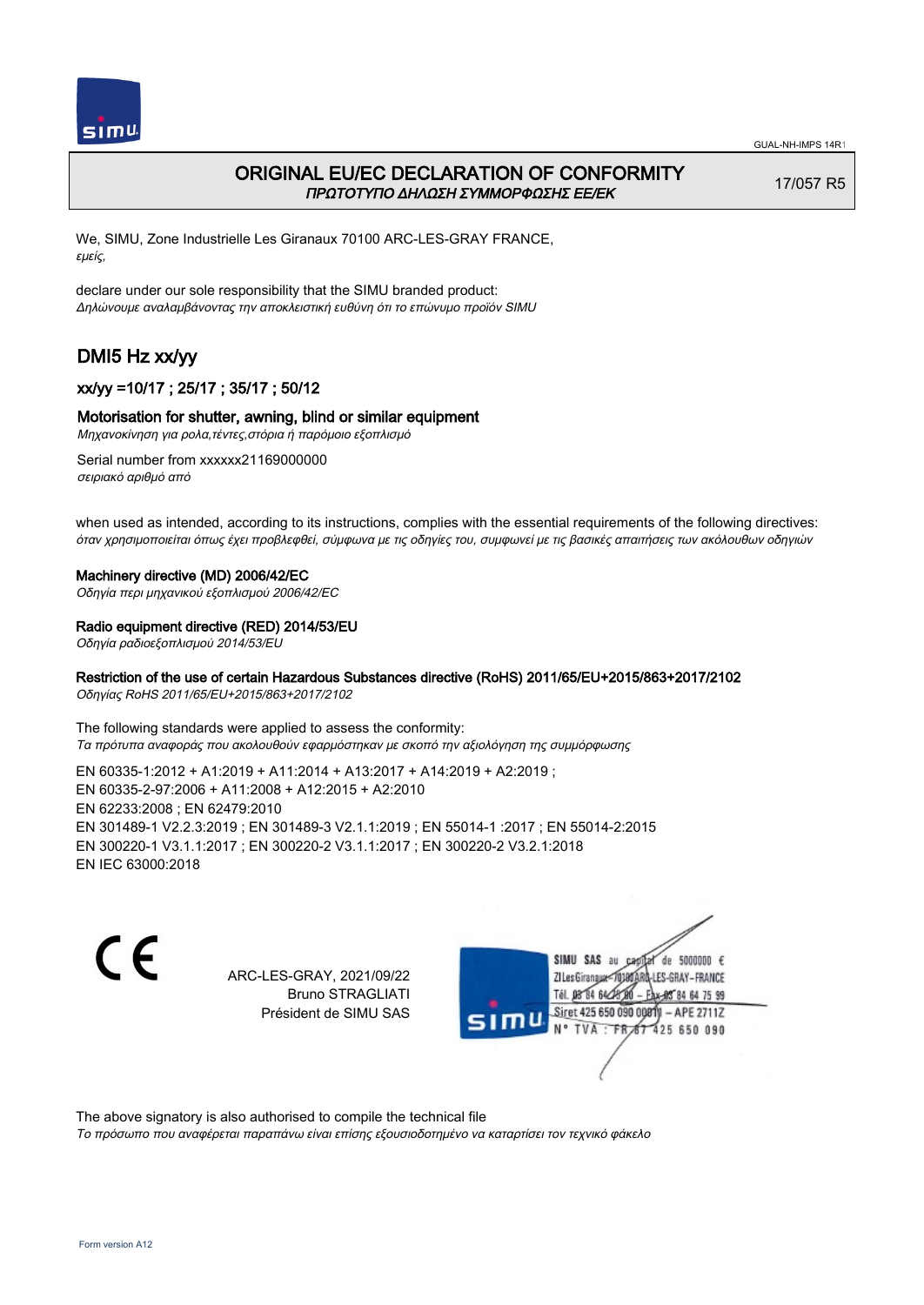

## ORIGINAL EU/EC DECLARATION OF CONFORMITY ORGINALNA EU/EC DEKLARACIJA O USKLAĐENOSTI

17/057 R5

We, SIMU, Zone Industrielle Les Giranaux 70100 ARC-LES-GRAY FRANCE, Mi,

declare under our sole responsibility that the SIMU branded product: izjavljujemo pod punom odgovornošču da je proizvod marke SIMU

# DMI5 Hz xx/yy

## xx/yy =10/17 ; 25/17 ; 35/17 ; 50/12

### Motorisation for shutter, awning, blind or similar equipment

Motorizacija za rolete,tende,sjenila ili slične opreme

Serial number from xxxxxx21169000000 Serijski broj iz

when used as intended, according to its instructions, complies with the essential requirements of the following directives: ako se upotrebljava prema namjeni, prema važećim uputama, usklađen sa prijeko potrebnim zahtijevima slijedećih direktiva

#### Machinery directive (MD) 2006/42/EC

Direktiva o strojevima 2006/42/EC

### Radio equipment directive (RED) 2014/53/EU

Direktiva za radijsku opremu 2014/53/EU

### Restriction of the use of certain Hazardous Substances directive (RoHS) 2011/65/EU+2015/863+2017/2102

Direktiva RoHS 2011/65/EU+2015/863+2017/2102

The following standards were applied to assess the conformity: Slijedeće reference standarda se primjenjuju da se odredi usklađenost

EN 60335‑1:2012 + A1:2019 + A11:2014 + A13:2017 + A14:2019 + A2:2019 ; EN 60335‑2‑97:2006 + A11:2008 + A12:2015 + A2:2010 EN 62233:2008 ; EN 62479:2010 EN 301489‑1 V2.2.3:2019 ; EN 301489‑3 V2.1.1:2019 ; EN 55014‑1 :2017 ; EN 55014‑2:2015 EN 300220‑1 V3.1.1:2017 ; EN 300220‑2 V3.1.1:2017 ; EN 300220‑2 V3.2.1:2018 EN IEC 63000:2018

 $\epsilon$ 

ARC-LES-GRAY, 2021/09/22 Bruno STRAGLIATI Président de SIMU SAS



The above signatory is also authorised to compile the technical file Gore navedeni potpisnik također je ovlašten za sastavljanje tehničkog dokumenta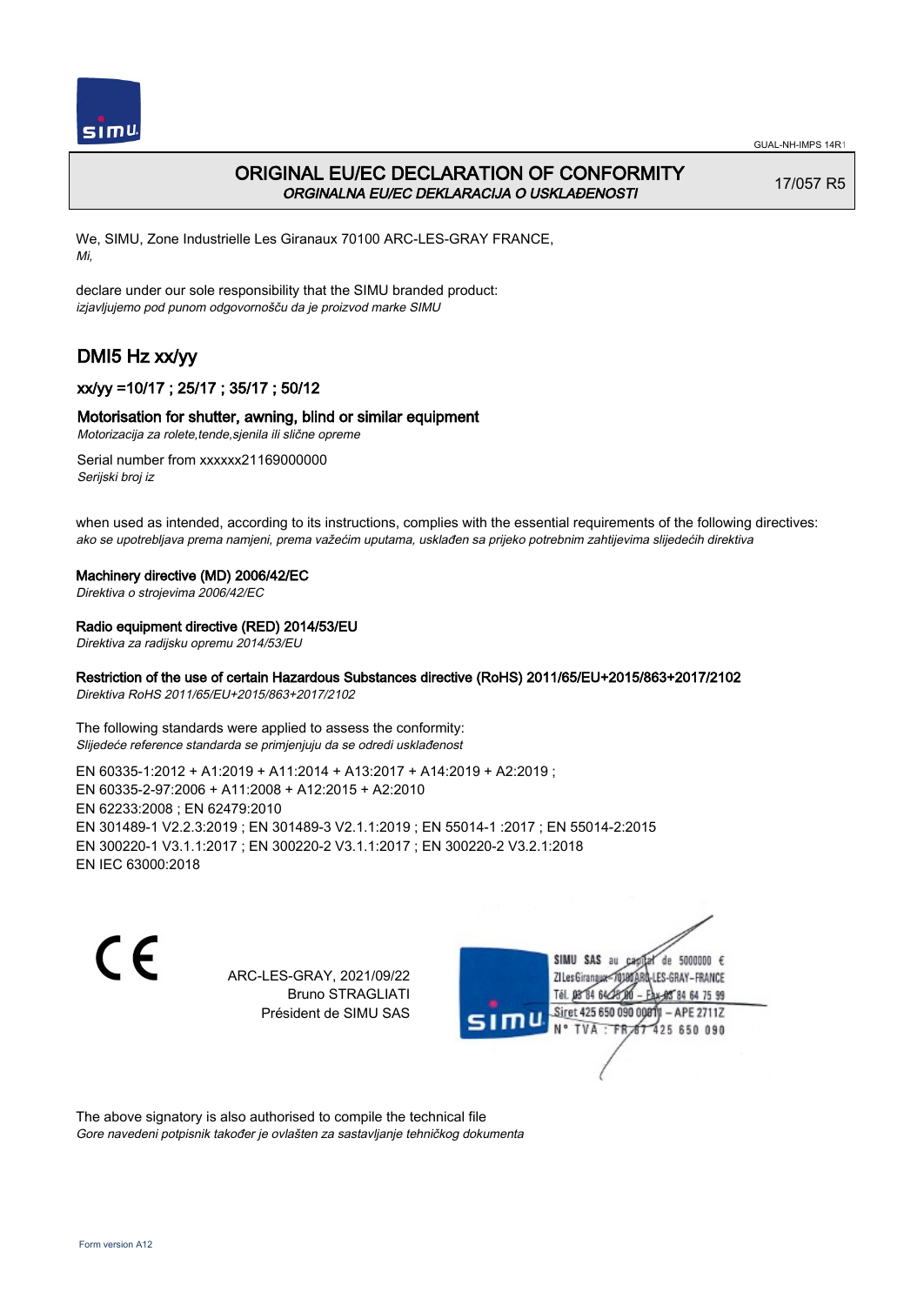

## ORIGINAL EU/EC DECLARATION OF CONFORMITY Eredeti EU/CE Megfelelőségi Nyilatkozat

17/057 R5

We, SIMU, Zone Industrielle Les Giranaux 70100 ARC-LES-GRAY FRANCE, Alulírott,

declare under our sole responsibility that the SIMU branded product: felelősségünk teljes tudatában kijelentjük, hogy a szóban forgó SIMU termék

# DMI5 Hz xx/yy

## xx/yy =10/17 ; 25/17 ; 35/17 ; 50/12

### Motorisation for shutter, awning, blind or similar equipment

Redőny, napellenző vagy hasonlószerkezetek motorizálása

Serial number from xxxxxx21169000000 Sorozatszámtól

when used as intended, according to its instructions, complies with the essential requirements of the following directives: megfelel, az alábbi irányelvekben megfogalmazott alapvető követelményeknek

#### Machinery directive (MD) 2006/42/EC

Gépekre vonatkozó irányelv 2006/42/EC

#### Radio equipment directive (RED) 2014/53/EU

A rádióberendezésekről szóló irányelv 2014/53/EU

### Restriction of the use of certain Hazardous Substances directive (RoHS) 2011/65/EU+2015/863+2017/2102

RoHS irányelv 2011/65/EU+2015/863+2017/2102

The following standards were applied to assess the conformity: A megfelelőség biztosításának érdekében az alábbi szabványok kerültek alkalmazásra

EN 60335‑1:2012 + A1:2019 + A11:2014 + A13:2017 + A14:2019 + A2:2019 ; EN 60335‑2‑97:2006 + A11:2008 + A12:2015 + A2:2010 EN 62233:2008 ; EN 62479:2010 EN 301489‑1 V2.2.3:2019 ; EN 301489‑3 V2.1.1:2019 ; EN 55014‑1 :2017 ; EN 55014‑2:2015 EN 300220‑1 V3.1.1:2017 ; EN 300220‑2 V3.1.1:2017 ; EN 300220‑2 V3.2.1:2018 EN IEC 63000:2018

C F

ARC-LES-GRAY, 2021/09/22 Bruno STRAGLIATI Président de SIMU SAS



The above signatory is also authorised to compile the technical file A fent említett aláíró is jogosult a műszaki dokumentáció összeállítására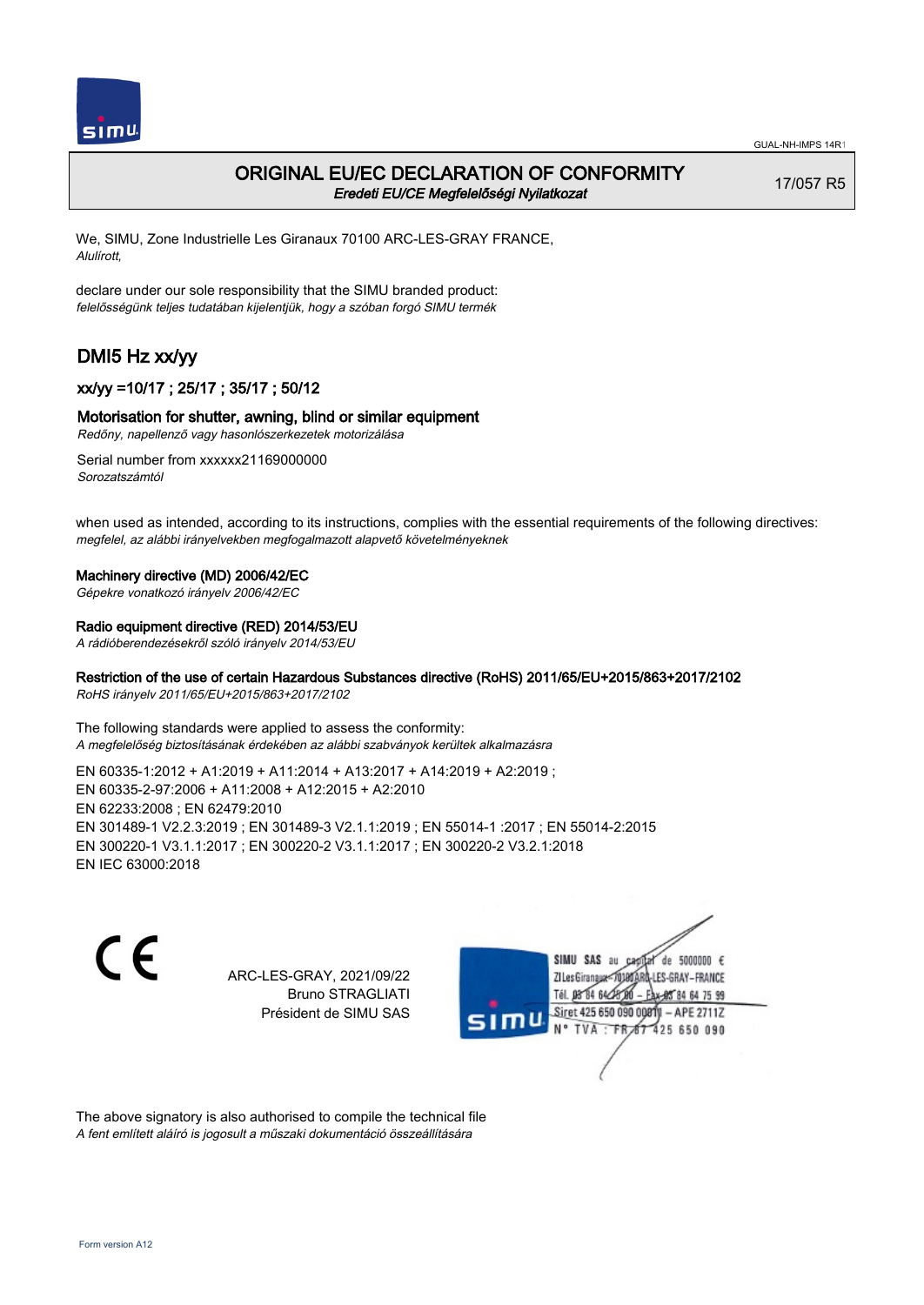

## ORIGINAL EU/EC DECLARATION OF CONFORMITY ORIGINALI ES/EB ATITIKTIES DEKLARACIJA

17/057 R5

We, SIMU, Zone Industrielle Les Giranaux 70100 ARC-LES-GRAY FRANCE, Mes,

declare under our sole responsibility that the SIMU branded product: atsakingai deklaruojame, kad SIMU kompanijos produktas

# DMI5 Hz xx/yy

## xx/yy =10/17 ; 25/17 ; 35/17 ; 50/12

### Motorisation for shutter, awning, blind or similar equipment

Apsauginių žaliuzių, markizių, ritininių užuolaidų ir panašių gaminių automatizavimas

Serial number from xxxxxx21169000000 Serijos numeris nuo

when used as intended, according to its instructions, complies with the essential requirements of the following directives: naudojamas pagal paskirtį, pagal gamintojo instrukcijas, atitinka esminius šių Direktyvų reikalavimus

### Machinery directive (MD) 2006/42/EC

Mašinų direktyva 2006/42/EC

### Radio equipment directive (RED) 2014/53/EU

Radijo ryšio įrenginių direktyva 2014/53/EU

### Restriction of the use of certain Hazardous Substances directive (RoHS) 2011/65/EU+2015/863+2017/2102

PMNA (RoHS) direktyva 2011/65/EU+2015/863+2017/2102

The following standards were applied to assess the conformity: Įverinti deklaruojamą atitiktį buvo taikomi toliau nurodyti standartai

EN 60335‑1:2012 + A1:2019 + A11:2014 + A13:2017 + A14:2019 + A2:2019 ; EN 60335‑2‑97:2006 + A11:2008 + A12:2015 + A2:2010 EN 62233:2008 ; EN 62479:2010 EN 301489‑1 V2.2.3:2019 ; EN 301489‑3 V2.1.1:2019 ; EN 55014‑1 :2017 ; EN 55014‑2:2015 EN 300220‑1 V3.1.1:2017 ; EN 300220‑2 V3.1.1:2017 ; EN 300220‑2 V3.2.1:2018 EN IEC 63000:2018

C F

ARC-LES-GRAY, 2021/09/22 Bruno STRAGLIATI Président de SIMU SAS



The above signatory is also authorised to compile the technical file Asmuo, pasirašęs šią deklaraciją, taip pat turi įgaliojimą sudaryti techninę bylą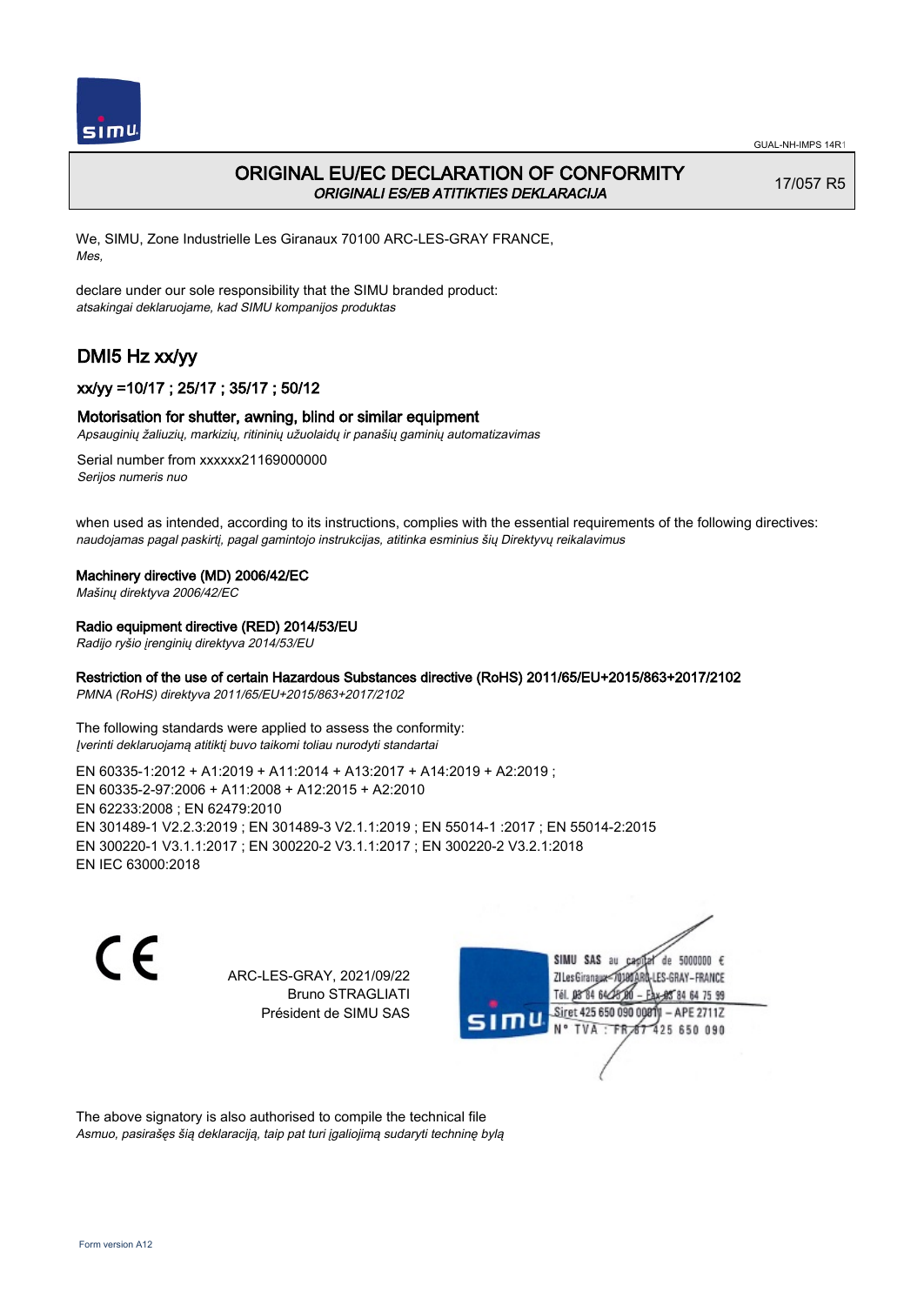

## ORIGINAL EU/EC DECLARATION OF CONFORMITY ES/EK ATBILSTĪBAS DEKLARĀCIJA

17/057 R5

We, SIMU, Zone Industrielle Les Giranaux 70100 ARC-LES-GRAY FRANCE, Mēs,

declare under our sole responsibility that the SIMU branded product: ar pilnu atbildību, apliecinām, ka SIMU zīmola produkti,

# DMI5 Hz xx/yy

### xx/yy =10/17 ; 25/17 ; 35/17 ; 50/12

### Motorisation for shutter, awning, blind or similar equipment

Aizsargžalūziju, žalūziju, markīžu, aizkaru un līdzīgu gala produktu motorizēšana

Serial number from xxxxxx21169000000 sērijas numurs no

when used as intended, according to its instructions, complies with the essential requirements of the following directives: ja tie tiek lietoti saskaņā ar norādījumiem, atbilst šo direktīvu pamatprasībām

#### Machinery directive (MD) 2006/42/EC

Mašīnu Direktīva 2006/42/EC

### Radio equipment directive (RED) 2014/53/EU

Direktīva par radioiekārtu pieejamību tirgū 2014/53/EU

### Restriction of the use of certain Hazardous Substances directive (RoHS) 2011/65/EU+2015/863+2017/2102

RoHs Direktīva par dažādu bīstamu vielu izmantošanas ierobežošanu elektriskās un elektroniskās iekārtās 2011/65/EU+2015/863+2017/2102

The following standards were applied to assess the conformity: Atbilstības deklarācijas novērtēšanai tiek pielietoti sekojoši standarti

EN 60335‑1:2012 + A1:2019 + A11:2014 + A13:2017 + A14:2019 + A2:2019 ; EN 60335‑2‑97:2006 + A11:2008 + A12:2015 + A2:2010 EN 62233:2008 ; EN 62479:2010 EN 301489‑1 V2.2.3:2019 ; EN 301489‑3 V2.1.1:2019 ; EN 55014‑1 :2017 ; EN 55014‑2:2015 EN 300220‑1 V3.1.1:2017 ; EN 300220‑2 V3.1.1:2017 ; EN 300220‑2 V3.2.1:2018 EN IEC 63000:2018

C E

ARC-LES-GRAY, 2021/09/22 Bruno STRAGLIATI Président de SIMU SAS

SIMU SAS au de 5000000  $\epsilon$ ZI Les Giranaux</r0180 LES-GRAY-FRANCE Tél. 08 84 64 28 64 75 99 Siret 425 650 090 0081) - APE 2711Z  $TVA : FRAT$ 425 650 090

The above signatory is also authorised to compile the technical file Iepriekš minētā persona ir pilnvarota sastādīt tehnisko dokumentāciju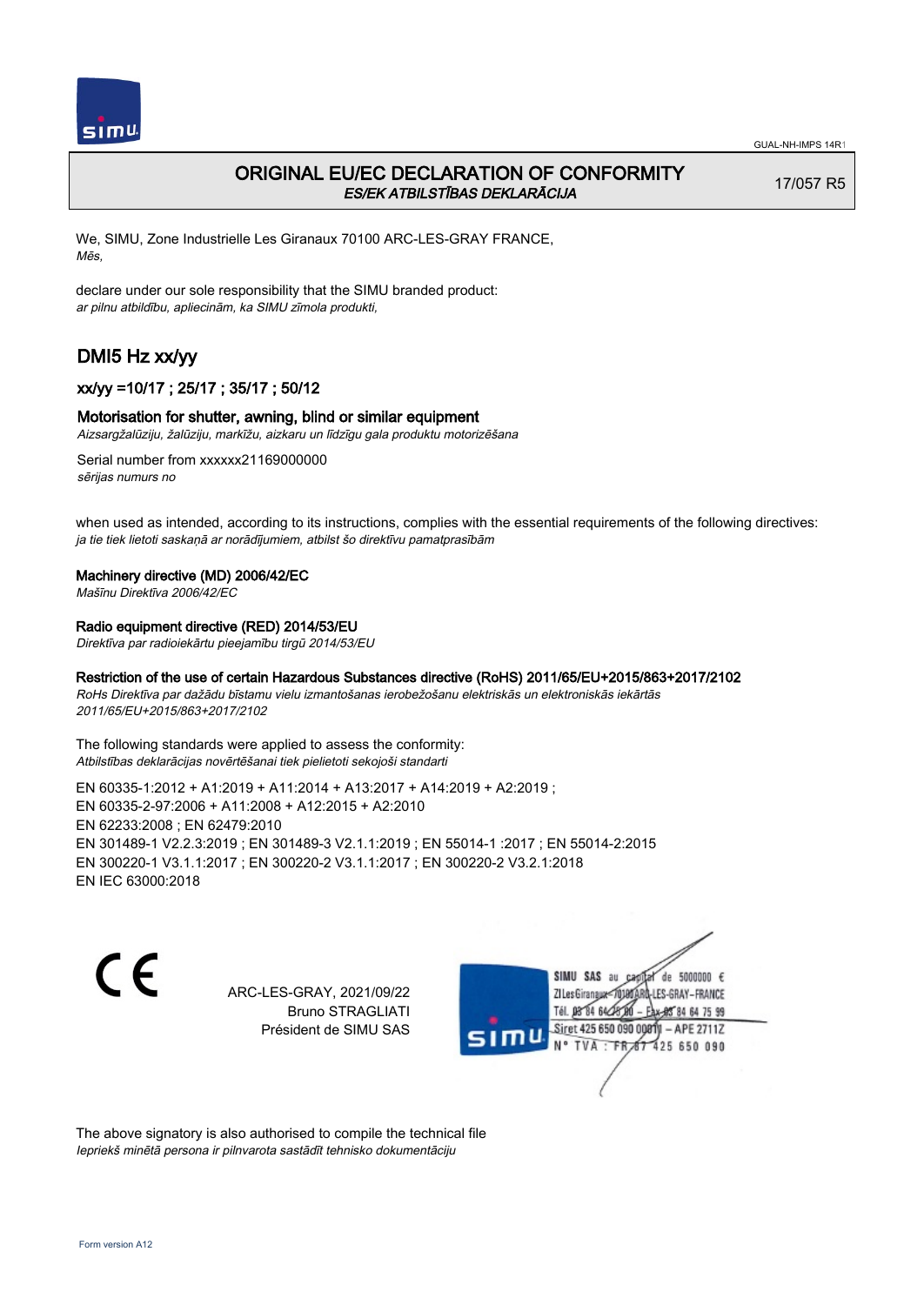

# ORIGINAL EU/EC DECLARATION OF CONFORMITY OORSPRONKELIJKE EU/EG-CONFORMITEITSVERKLARING

17/057 R5

We, SIMU, Zone Industrielle Les Giranaux 70100 ARC-LES-GRAY FRANCE, Wij,

declare under our sole responsibility that the SIMU branded product: verklaren op eigen verantwoordelijkheid dat het produkt van het SIMU

# DMI5 Hz xx/yy

## xx/yy =10/17 ; 25/17 ; 35/17 ; 50/12

### Motorisation for shutter, awning, blind or similar equipment

Motorisatie voor rolluiken, zonwering, screens of gelijkaardige toepassingen

Serial number from xxxxxx21169000000 Serienummer van

when used as intended, according to its instructions, complies with the essential requirements of the following directives: wanneer gebruikt voor de juiste toepassing voldoet aan de essentiële eisen van de volgende richtlijnen

### Machinery directive (MD) 2006/42/EC

Machinerichtlijn 2006/42/EC

### Radio equipment directive (RED) 2014/53/EU

Richtlijn radioapparatuur 2014/53/EU

### Restriction of the use of certain Hazardous Substances directive (RoHS) 2011/65/EU+2015/863+2017/2102

RoHS Richtlijn 2011/65/EU+2015/863+2017/2102

The following standards were applied to assess the conformity: De volgende referentiestandaarden worden toegepast om de overeenstemming te evalueren

EN 60335‑1:2012 + A1:2019 + A11:2014 + A13:2017 + A14:2019 + A2:2019 ; EN 60335‑2‑97:2006 + A11:2008 + A12:2015 + A2:2010 EN 62233:2008 ; EN 62479:2010 EN 301489‑1 V2.2.3:2019 ; EN 301489‑3 V2.1.1:2019 ; EN 55014‑1 :2017 ; EN 55014‑2:2015 EN 300220‑1 V3.1.1:2017 ; EN 300220‑2 V3.1.1:2017 ; EN 300220‑2 V3.2.1:2018 EN IEC 63000:2018

 $\epsilon$ 

ARC-LES-GRAY, 2021/09/22 Bruno STRAGLIATI Président de SIMU SAS



The above signatory is also authorised to compile the technical file

De bovengenoemde persoon is ook bevoegd om het technisch dossier samen te stellen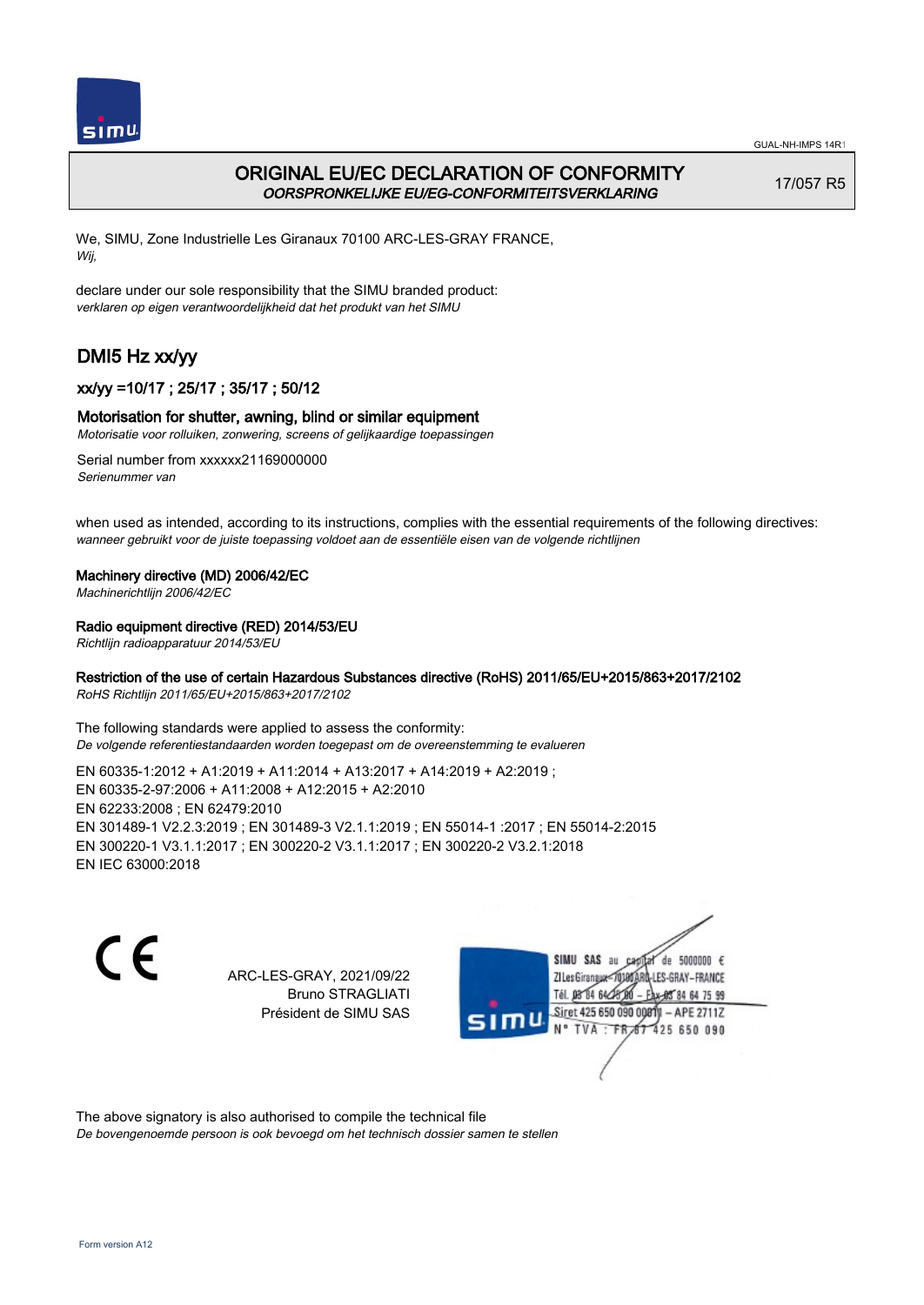

# ORIGINAL EU/EC DECLARATION OF CONFORMITY ORIGINAL EU / CE - ERKLÆRING

17/057 R5

We, SIMU, Zone Industrielle Les Giranaux 70100 ARC-LES-GRAY FRANCE, Vi,

declare under our sole responsibility that the SIMU branded product: erklærer under vårt eneansvar at SIMU merket produkt

# DMI5 Hz xx/yy

## xx/yy =10/17 ; 25/17 ; 35/17 ; 50/12

### Motorisation for shutter, awning, blind or similar equipment

Motorisering for marksier, screens, persienner eller lignende utstyr

Serial number from xxxxxx21169000000 Serienummer fra

when used as intended, according to its instructions, complies with the essential requirements of the following directives: når de brukes som forutsatt, i henhold til sin instruks, i samsvar med de grunnlegende kravene i følgende direktiver

### Machinery directive (MD) 2006/42/EC

Maskindirektivet 2006/42/EC

### Radio equipment directive (RED) 2014/53/EU

Radioutstyr direktivet 2014/53/EU

### Restriction of the use of certain Hazardous Substances directive (RoHS) 2011/65/EU+2015/863+2017/2102

RoHS-direktivet 2011/65/EU+2015/863+2017/2102

The following standards were applied to assess the conformity: Følgende referansestandarder ble brukt for å vurdere samsvar

EN 60335‑1:2012 + A1:2019 + A11:2014 + A13:2017 + A14:2019 + A2:2019 ; EN 60335‑2‑97:2006 + A11:2008 + A12:2015 + A2:2010 EN 62233:2008 ; EN 62479:2010 EN 301489‑1 V2.2.3:2019 ; EN 301489‑3 V2.1.1:2019 ; EN 55014‑1 :2017 ; EN 55014‑2:2015 EN 300220‑1 V3.1.1:2017 ; EN 300220‑2 V3.1.1:2017 ; EN 300220‑2 V3.2.1:2018 EN IEC 63000:2018

 $\epsilon$ 

ARC-LES-GRAY, 2021/09/22 Bruno STRAGLIATI Président de SIMU SAS



The above signatory is also authorised to compile the technical file Ovennevnte underskrevet fullmakt til å utarbeide den tekniske dokumentasjonen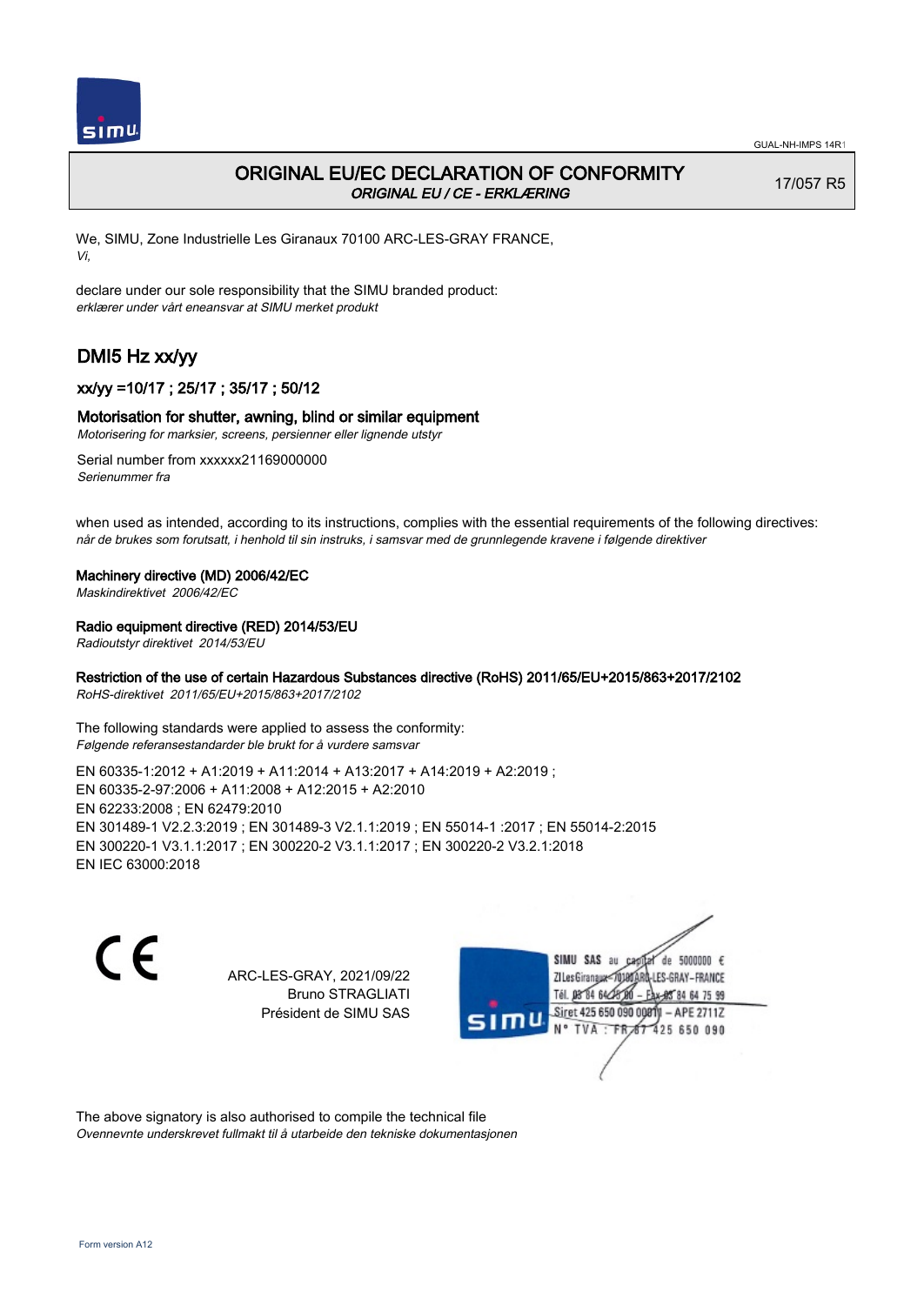

# ORIGINAL EU/EC DECLARATION OF CONFORMITY ORYGINALNA DEKLARACJA ZGODNOŚCI UE/WE

17/057 R5

We, SIMU, Zone Industrielle Les Giranaux 70100 ARC-LES-GRAY FRANCE, My,

declare under our sole responsibility that the SIMU branded product: deklarujemy z pełną odpowiedzialnością, że produkt oznaczony marką SIMU

# DMI5 Hz xx/yy

## xx/yy =10/17 ; 25/17 ; 35/17 ; 50/12

### Motorisation for shutter, awning, blind or similar equipment

Wyposażenie w napęd rolety, markizy, osłony przeciwsłonecznej lub podobnego urządzenia

Serial number from xxxxxx21169000000 z numerem seryjnym od

when used as intended, according to its instructions, complies with the essential requirements of the following directives: gdy jest używany zgodnie z przeznaczeniem i instrukcjami, spełnia podstawowe wymagania następujących Dyrektyw

### Machinery directive (MD) 2006/42/EC

Dyrektywa maszynowa 2006/42/EC

### Radio equipment directive (RED) 2014/53/EU

Dyrektywa o urządzeniach radiowych 2014/53/EU

### Restriction of the use of certain Hazardous Substances directive (RoHS) 2011/65/EU+2015/863+2017/2102

Dyrektywa RoHS 2011/65/EU+2015/863+2017/2102

The following standards were applied to assess the conformity: Do oceny zgodności zostały zastosowane następujące normy

EN 60335‑1:2012 + A1:2019 + A11:2014 + A13:2017 + A14:2019 + A2:2019 ; EN 60335‑2‑97:2006 + A11:2008 + A12:2015 + A2:2010 EN 62233:2008 ; EN 62479:2010 EN 301489‑1 V2.2.3:2019 ; EN 301489‑3 V2.1.1:2019 ; EN 55014‑1 :2017 ; EN 55014‑2:2015 EN 300220‑1 V3.1.1:2017 ; EN 300220‑2 V3.1.1:2017 ; EN 300220‑2 V3.2.1:2018 EN IEC 63000:2018

C F

ARC-LES-GRAY, 2021/09/22 Bruno STRAGLIATI Président de SIMU SAS



The above signatory is also authorised to compile the technical file

Osoba wskazana powyżej jest również upoważniony do przygotowania dokumentacji technicznej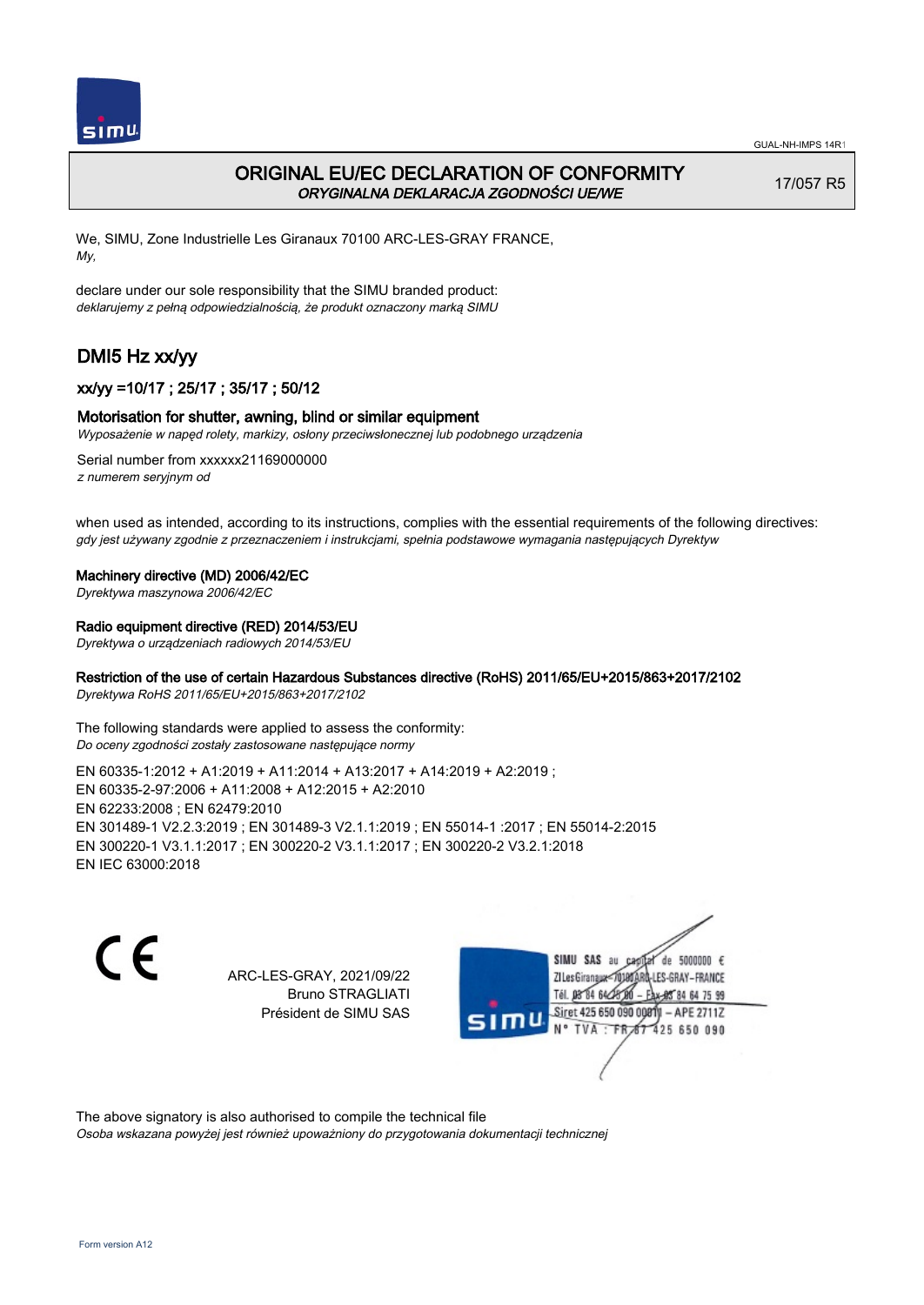

## ORIGINAL EU/EC DECLARATION OF CONFORMITY DECLARAÇÃO UE/CE DE CONFORMIDADE ORIGINAL

17/057 R5

We, SIMU, Zone Industrielle Les Giranaux 70100 ARC-LES-GRAY FRANCE, Nós,

declare under our sole responsibility that the SIMU branded product: declaramos sob nossa única responsabilidade que o dispositivo marca SIMU

# DMI5 Hz xx/yy

## xx/yy =10/17 ; 25/17 ; 35/17 ; 50/12

### Motorisation for shutter, awning, blind or similar equipment

Motorização para toldo, persiana, estore, cortina ou equipamento parecido

Serial number from xxxxxx21169000000 Número de série desde

when used as intended, according to its instructions, complies with the essential requirements of the following directives: Quando utilizado de acordo com sua a aplicação, segundo as suas instruções, cumpre os requisitos essenciais das seguintes diretivas

### Machinery directive (MD) 2006/42/EC

Diretiva Máquinas 2006/42/EC

### Radio equipment directive (RED) 2014/53/EU

Diretiva equipamentos de rádio 2014/53/EU

### Restriction of the use of certain Hazardous Substances directive (RoHS) 2011/65/EU+2015/863+2017/2102

Diretiva RoHS 2011/65/EU+2015/863+2017/2102

The following standards were applied to assess the conformity: As normas de referência apresentadas em seguida foram aplicadas para avaliar a conformidade

EN 60335‑1:2012 + A1:2019 + A11:2014 + A13:2017 + A14:2019 + A2:2019 ; EN 60335‑2‑97:2006 + A11:2008 + A12:2015 + A2:2010 EN 62233:2008 ; EN 62479:2010 EN 301489‑1 V2.2.3:2019 ; EN 301489‑3 V2.1.1:2019 ; EN 55014‑1 :2017 ; EN 55014‑2:2015 EN 300220‑1 V3.1.1:2017 ; EN 300220‑2 V3.1.1:2017 ; EN 300220‑2 V3.2.1:2018 EN IEC 63000:2018

 $\epsilon$ 

ARC-LES-GRAY, 2021/09/22 Bruno STRAGLIATI Président de SIMU SAS



The above signatory is also authorised to compile the technical file

A pessoa nomeada acima também está autorizada a compilar o processo técnico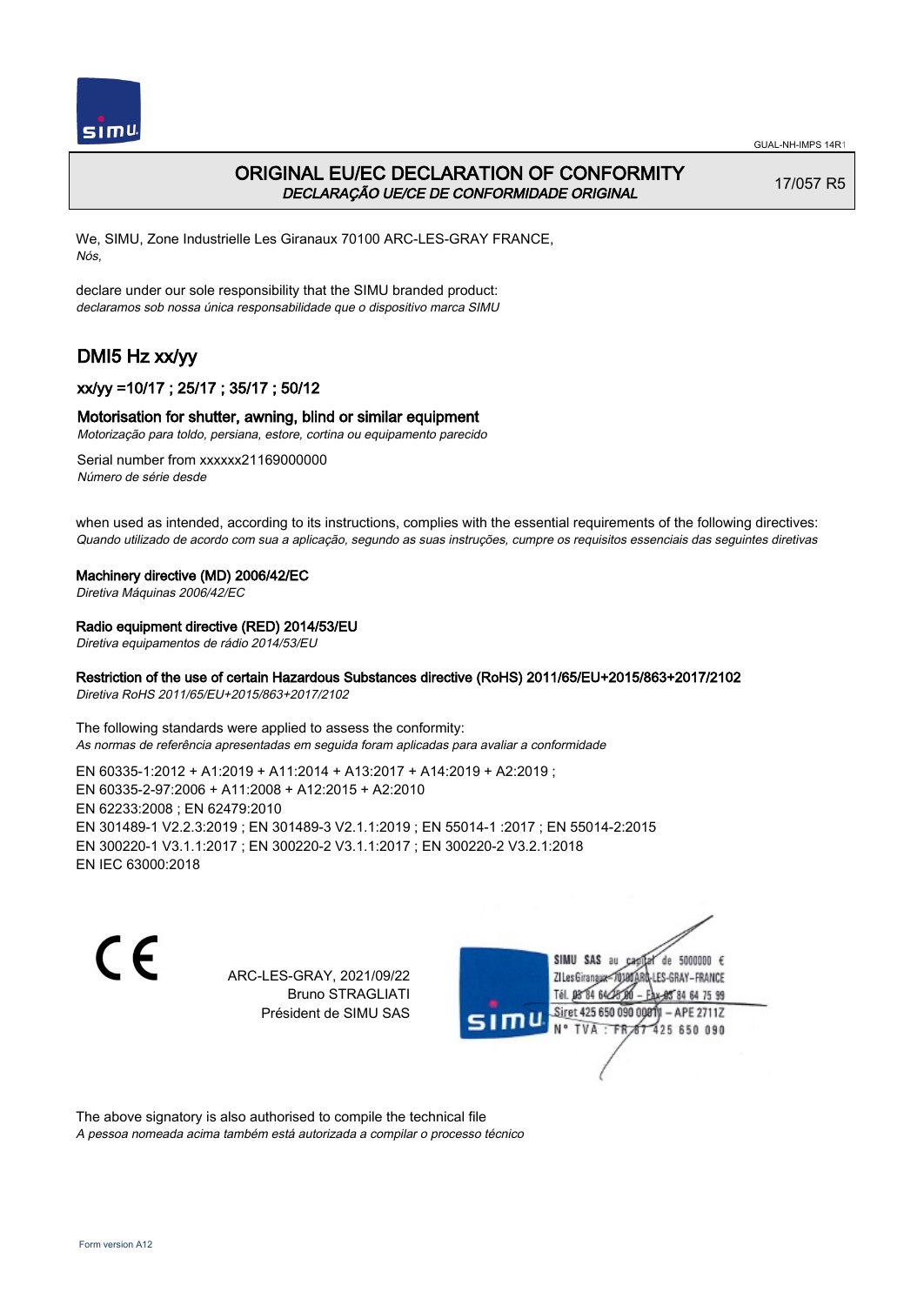

# ORIGINAL EU/EC DECLARATION OF CONFORMITY ORIGINAL EU/EC DECLARAIE DE CONFORMITATE

17/057 R5

We, SIMU, Zone Industrielle Les Giranaux 70100 ARC-LES-GRAY FRANCE, Noi,

declare under our sole responsibility that the SIMU branded product: declarăm pe propria răspundere că produsele marca SIMU

# DMI5 Hz xx/yy

## xx/yy =10/17 ; 25/17 ; 35/17 ; 50/12

### Motorisation for shutter, awning, blind or similar equipment

Motorizări pentru rulou, marchiză, perdea sau echipament similar

Serial number from xxxxxx21169000000 Numărul de serie din

when used as intended, according to its instructions, complies with the essential requirements of the following directives: utilizate conform destinaiei lor, aa cum este descris în manualul de utilizare, sunt în conformitate cu cerinele eseniale ale următoarelor directive

### Machinery directive (MD) 2006/42/EC

Directiva privind echipamentele tehnice 2006/42/EC

### Radio equipment directive (RED) 2014/53/EU

Directiva privind echipamentele radio 2014/53/EU

### Restriction of the use of certain Hazardous Substances directive (RoHS) 2011/65/EU+2015/863+2017/2102

Directiva RoHS 2011/65/EU+2015/863+2017/2102

The following standards were applied to assess the conformity: Următoarele standarde de referină au fost aplicate pentru respectarea conformităii

EN 60335‑1:2012 + A1:2019 + A11:2014 + A13:2017 + A14:2019 + A2:2019 ; EN 60335‑2‑97:2006 + A11:2008 + A12:2015 + A2:2010 EN 62233:2008 ; EN 62479:2010 EN 301489‑1 V2.2.3:2019 ; EN 301489‑3 V2.1.1:2019 ; EN 55014‑1 :2017 ; EN 55014‑2:2015 EN 300220‑1 V3.1.1:2017 ; EN 300220‑2 V3.1.1:2017 ; EN 300220‑2 V3.2.1:2018 EN IEC 63000:2018

C E

ARC-LES-GRAY, 2021/09/22 Bruno STRAGLIATI Président de SIMU SAS

de 5000000  $\epsilon$ SIMU SAS au ZI Les Giranaux-70180 LES-GRAY-FRANCE Tél. 08 84 64 24 64 75 99 Siret 425 650 090 0081) - APE 2711Z 425 650 090 TVA: FR

The above signatory is also authorised to compile the technical file Semnatarul de mai sus este, de asemenea, autorizat să întocmească dosarul tehnic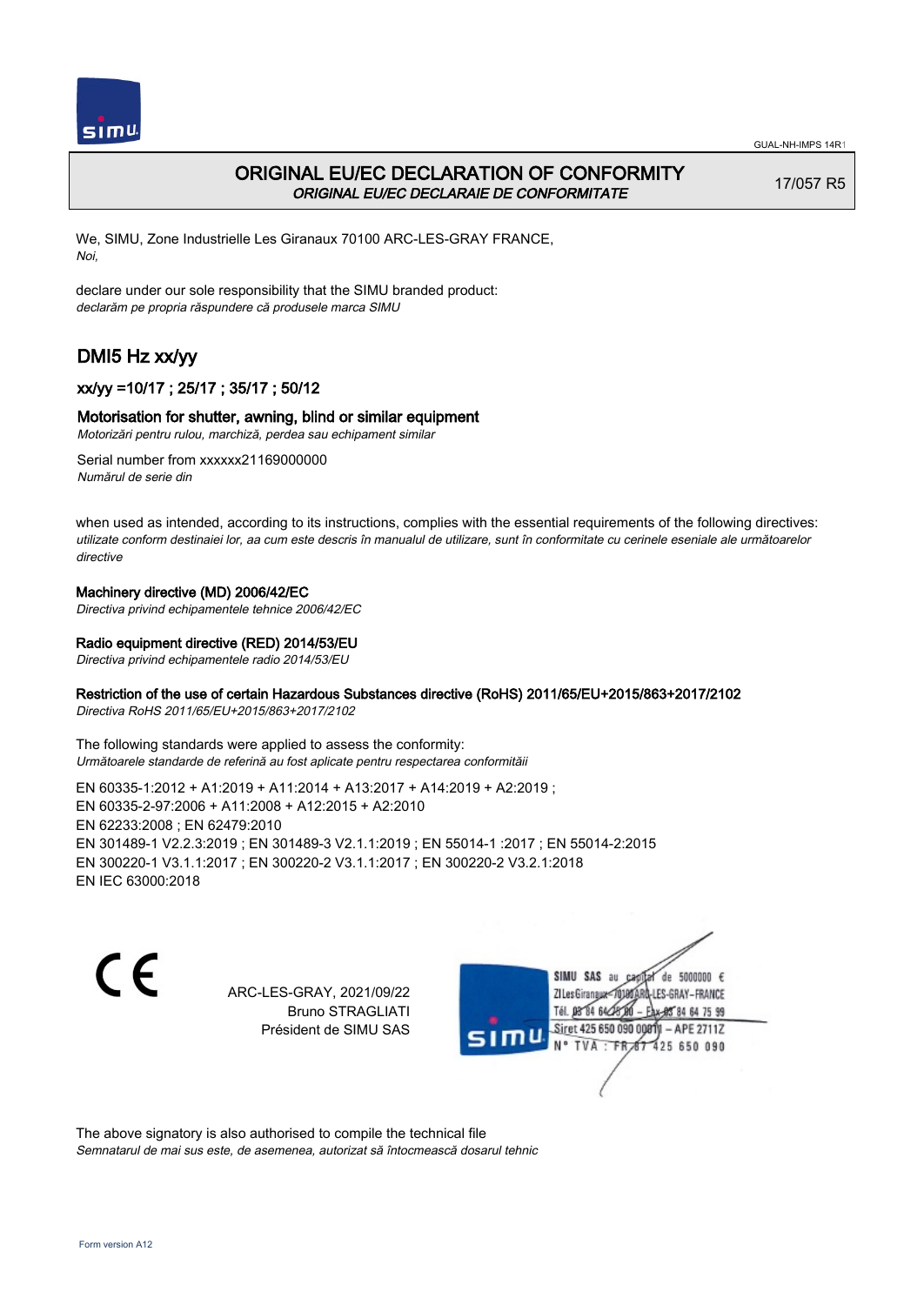

# ORIGINAL EU/EC DECLARATION OF CONFORMITY ORIGINAL EU/EG-FÖRSÄKRAN OM ÖVERENSSTÄMMELSE

17/057 R5

We, SIMU, Zone Industrielle Les Giranaux 70100 ARC-LES-GRAY FRANCE, Vi,

declare under our sole responsibility that the SIMU branded product: försäkrar på eget ansvar att produkten av varumärket SIMU

# DMI5 Hz xx/yy

## xx/yy =10/17 ; 25/17 ; 35/17 ; 50/12

### Motorisation for shutter, awning, blind or similar equipment

Motorisering för jalusi, markis, rullgardin eller liknande produkter

Serial number from xxxxxx21169000000 Serienumret från

when used as intended, according to its instructions, complies with the essential requirements of the following directives: uppfyller de grundläggande kraven i följande direktiv när den används på det sätt som avses, i enlighet med bruksanvisningen

### Machinery directive (MD) 2006/42/EC

Maskindirektivet 2006/42/EC

### Radio equipment directive (RED) 2014/53/EU

Direktivet om radioutrustning 2014/53/EU

### Restriction of the use of certain Hazardous Substances directive (RoHS) 2011/65/EU+2015/863+2017/2102

RoHS-direktivet 2011/65/EU+2015/863+2017/2102

The following standards were applied to assess the conformity: Följande referensnormer har tillämpats för att göra en bedömning av överensstämmelsen

EN 60335‑1:2012 + A1:2019 + A11:2014 + A13:2017 + A14:2019 + A2:2019 ; EN 60335‑2‑97:2006 + A11:2008 + A12:2015 + A2:2010 EN 62233:2008 ; EN 62479:2010 EN 301489‑1 V2.2.3:2019 ; EN 301489‑3 V2.1.1:2019 ; EN 55014‑1 :2017 ; EN 55014‑2:2015 EN 300220‑1 V3.1.1:2017 ; EN 300220‑2 V3.1.1:2017 ; EN 300220‑2 V3.2.1:2018 EN IEC 63000:2018

 $\epsilon$ 

ARC-LES-GRAY, 2021/09/22 Bruno STRAGLIATI Président de SIMU SAS



The above signatory is also authorised to compile the technical file

Den person som anges ovan är också behörig att ställa samman den tekniska dokumentationen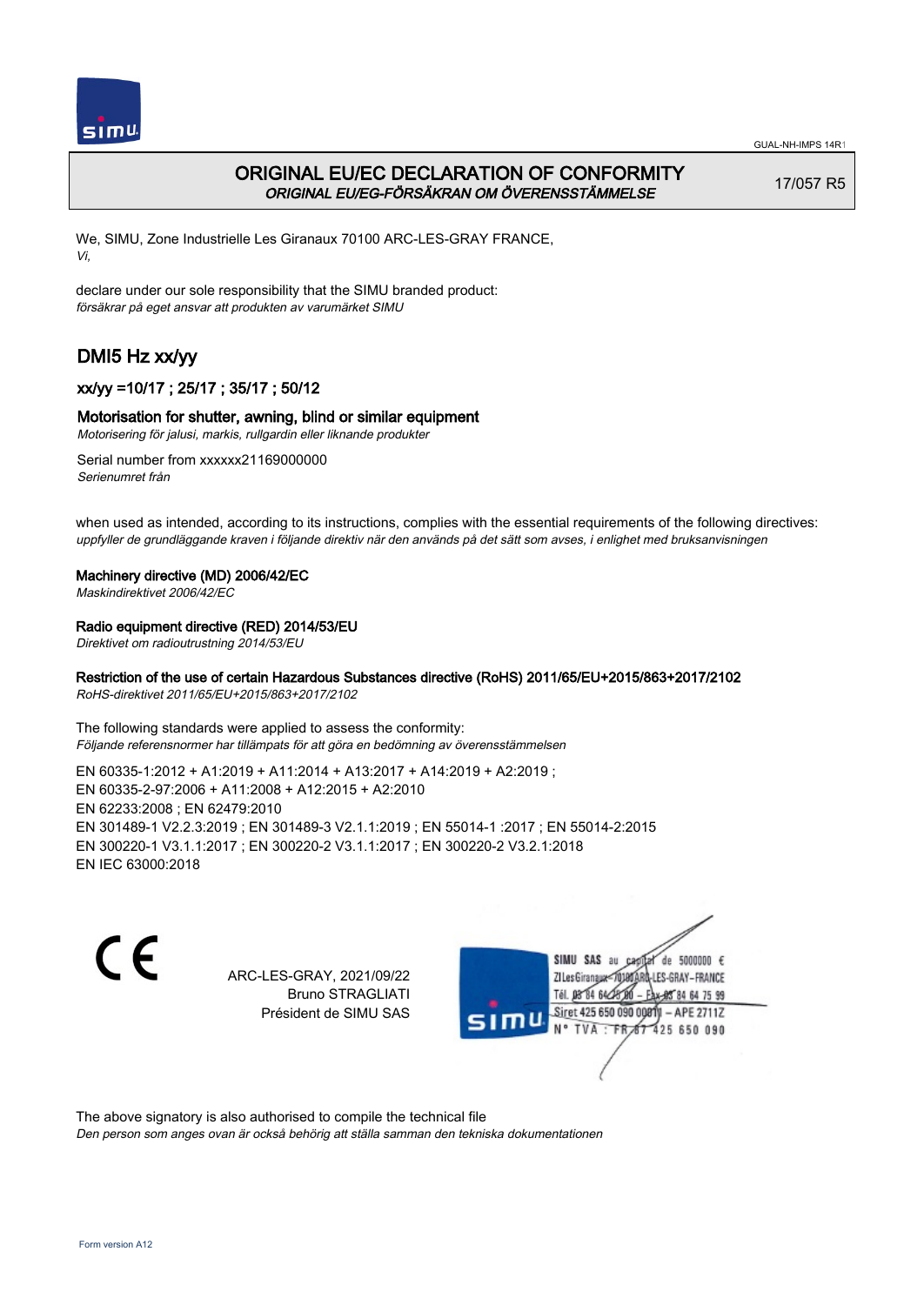

# ORIGINAL EU/EC DECLARATION OF CONFORMITY ORIGINÁLNE VYHLÁSENIE EU/ES O ZHODE

17/057 R5

We, SIMU, Zone Industrielle Les Giranaux 70100 ARC-LES-GRAY FRANCE, My,

declare under our sole responsibility that the SIMU branded product: vyhlasujeme na svoju výlučnú zodpovednosť, že výrobok značky SIMU

# DMI5 Hz xx/yy

## xx/yy =10/17 ; 25/17 ; 35/17 ; 50/12

### Motorisation for shutter, awning, blind or similar equipment

Pohon pre rolety, markízy, clony alebo podobné zariadenia

Serial number from xxxxxx21169000000 Seriové číslo od

when used as intended, according to its instructions, complies with the essential requirements of the following directives: ak je používaný v súlade s účelom použitia a s návodom, spĺňa základné požiadavky týchto smerníc

### Machinery directive (MD) 2006/42/EC

Smernica o strojových zariadeniach 2006/42/EC

### Radio equipment directive (RED) 2014/53/EU

Smernica o sprístupňovaniu rádiových zariadení na trhu 2014/53/EU

### Restriction of the use of certain Hazardous Substances directive (RoHS) 2011/65/EU+2015/863+2017/2102

Smernica o obmedzení používania určitých nebezpečných látok v elektrických a elektronických zariadeniach 2011/65/EU+2015/863+2017/2102

The following standards were applied to assess the conformity: Pre posúdenie zhody boli použité následujúce normy

EN 60335‑1:2012 + A1:2019 + A11:2014 + A13:2017 + A14:2019 + A2:2019 ; EN 60335‑2‑97:2006 + A11:2008 + A12:2015 + A2:2010 EN 62233:2008 ; EN 62479:2010 EN 301489‑1 V2.2.3:2019 ; EN 301489‑3 V2.1.1:2019 ; EN 55014‑1 :2017 ; EN 55014‑2:2015 EN 300220‑1 V3.1.1:2017 ; EN 300220‑2 V3.1.1:2017 ; EN 300220‑2 V3.2.1:2018 EN IEC 63000:2018

C E

ARC-LES-GRAY, 2021/09/22 Bruno STRAGLIATI Président de SIMU SAS

SIMU SAS au de 5000000  $\epsilon$ ZI Les Giranaux</r0180 LES-GRAY-FRANCE Tél. 08 84 64 24 64 75 99 Siret 425 650 090 008TV - APE 2711Z 425 650 090 TVA : FRAT

The above signatory is also authorised to compile the technical file uvedená osoba je tiež osoba zodpovedná za vypracovanie technickej dokumentácie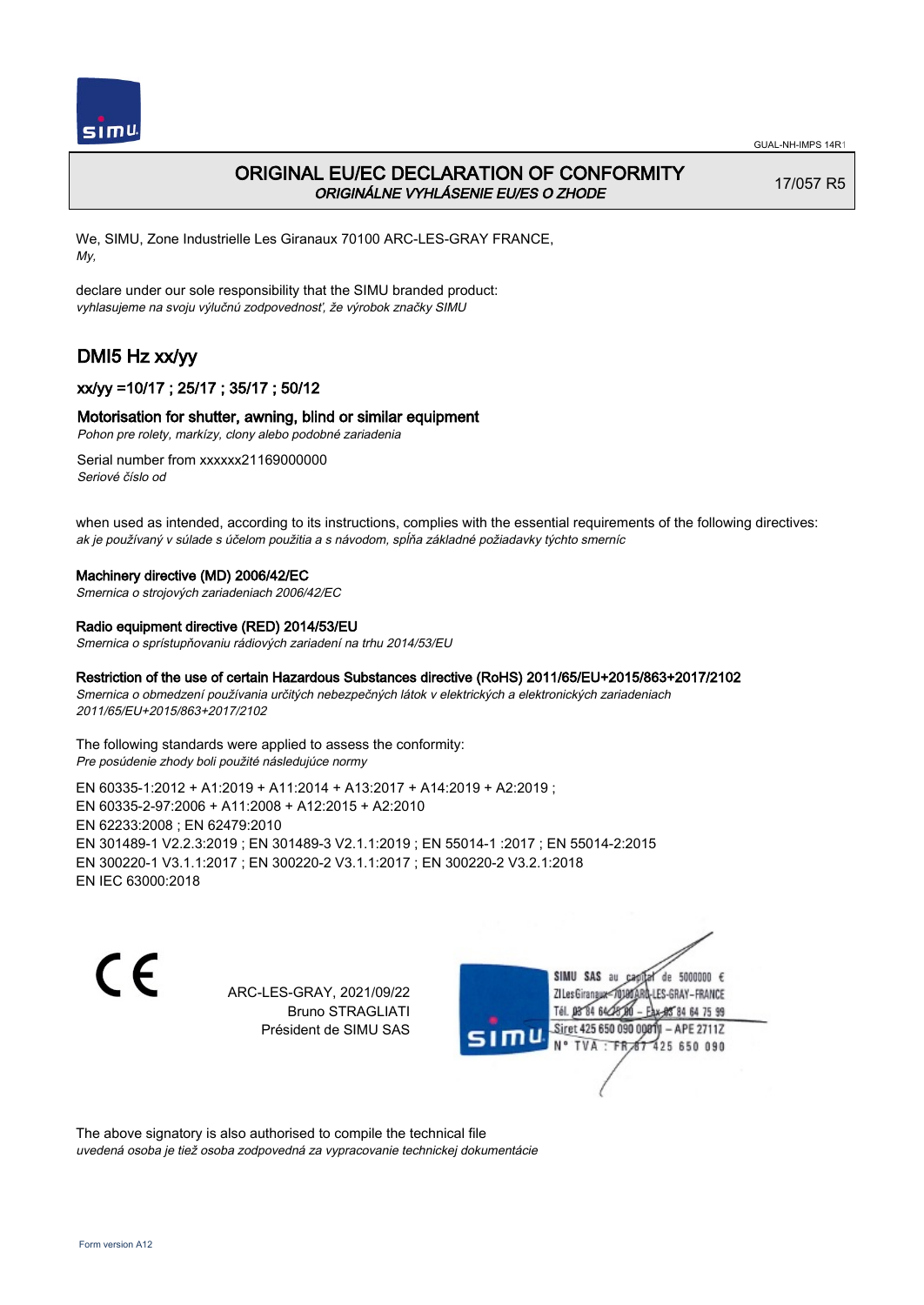

# ORIGINAL EU/EC DECLARATION OF CONFORMITY IZJAVA O SKLADNOSTI / IZJAVA O LASTNOSTIH

17/057 R5

We, SIMU, Zone Industrielle Les Giranaux 70100 ARC-LES-GRAY FRANCE, Mi,

declare under our sole responsibility that the SIMU branded product: S polno odgovornostjo izjavljamo, da izdelki blagovne znamke SIMU

# DMI5 Hz xx/yy

## xx/yy =10/17 ; 25/17 ; 35/17 ; 50/12

### Motorisation for shutter, awning, blind or similar equipment

Motorizacija rolet, žaluzij, senčnikov in podobne opreme

Serial number from xxxxxx21169000000 'Serijska številka

when used as intended, according to its instructions, complies with the essential requirements of the following directives: ko se uporabljajo v skladu z namembnostjo in navodili, ustrezajo bistvenim zahtevam naslednjih direktiv

### Machinery directive (MD) 2006/42/EC

Direktiva o strojih 2006/42/EC

### Radio equipment directive (RED) 2014/53/EU

Ditrektiva o Radijski opremi 2014/53/EU

### Restriction of the use of certain Hazardous Substances directive (RoHS) 2011/65/EU+2015/863+2017/2102

Direktiva RoHS 2011/65/EU+2015/863+2017/2102

The following standards were applied to assess the conformity: Za preverjanje skladnosti so bili uporabljeni naslednji standardi

EN 60335‑1:2012 + A1:2019 + A11:2014 + A13:2017 + A14:2019 + A2:2019 ; EN 60335‑2‑97:2006 + A11:2008 + A12:2015 + A2:2010 EN 62233:2008 ; EN 62479:2010 EN 301489‑1 V2.2.3:2019 ; EN 301489‑3 V2.1.1:2019 ; EN 55014‑1 :2017 ; EN 55014‑2:2015 EN 300220‑1 V3.1.1:2017 ; EN 300220‑2 V3.1.1:2017 ; EN 300220‑2 V3.2.1:2018 EN IEC 63000:2018

 $\epsilon$ 

ARC-LES-GRAY, 2021/09/22 Bruno STRAGLIATI Président de SIMU SAS



The above signatory is also authorised to compile the technical file Podpisnik, naveden zgoraj, je pooblaščen tudi za pripravo tehnične dokumentacije